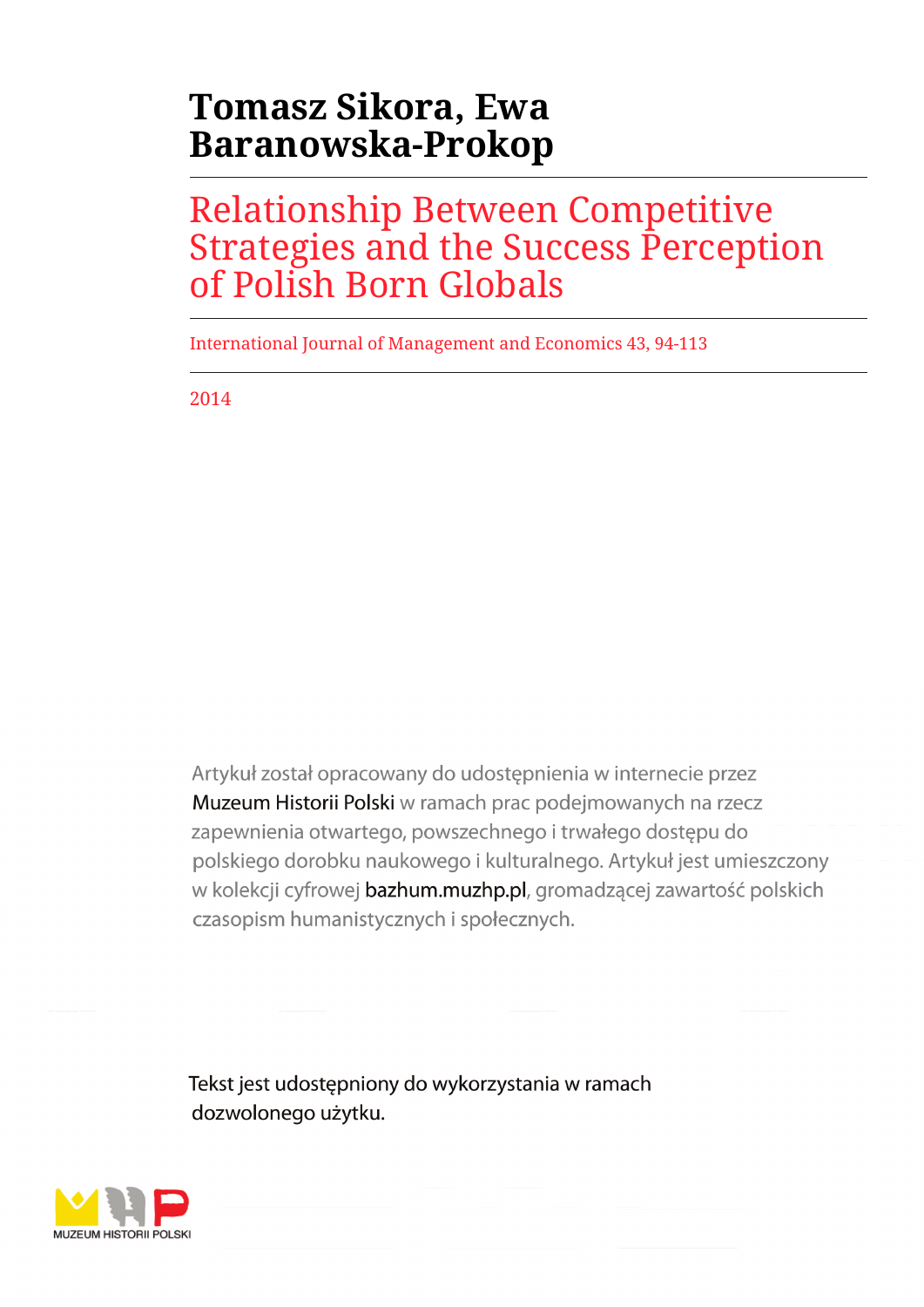International Journal of Management and Economics (Zeszyty Naukowe KGŚ) No. 43, July–September 2014, pp. 94–113; http://www.sgh.waw.pl/ijme/

**Ewa Baranowska‑Prokop Tomasz Sikora** *International Management and Marketing Institute, Warsaw School of Economics*

## **Relationship Between Competitive Strategies and the Success Perception of Polish Born Globals**

## **Abstract**

The key objective of this paper is to describe and evaluate the competitive strategies applied by Polish born global enterprises. To reveal these strategies, two competitive models developed by M.E. Porter are applied to an original data set obtained from 256 small and medium Polish enterprises through a survey employing the CATI technique. The outcomes of these strategies, as perceived by the companies applying them, are also evaluated against two hypotheses. We conclude that Polish firms apply both basic strategies of competition, i.e. *cost leadership* strategies and *differentiation* strategies and that a substantial majority of companies perceive themselves to have succeeded on the market.

**Keywords:** born globals, competitive strategy, managerial perception of companies' suc‑ cess **JEL:** L.10, M.10, M.31

## **Introduction**

Rapidly expanding market globalization since the early 1980s has created incentives for many firms (including small and medium‑size enterprises (SMEs)) to explore newly offered possibilities of international expansion. Some SMEs were established with a focus on international markets expansion. These SMEs were named *born globals* by M.W. Rennie [1993, pp. 45–52]. G. Knight and S.T. Cavusgil [1996, p. 11] described *born international* companies as small firms engaged in developing new, advanced technologies. There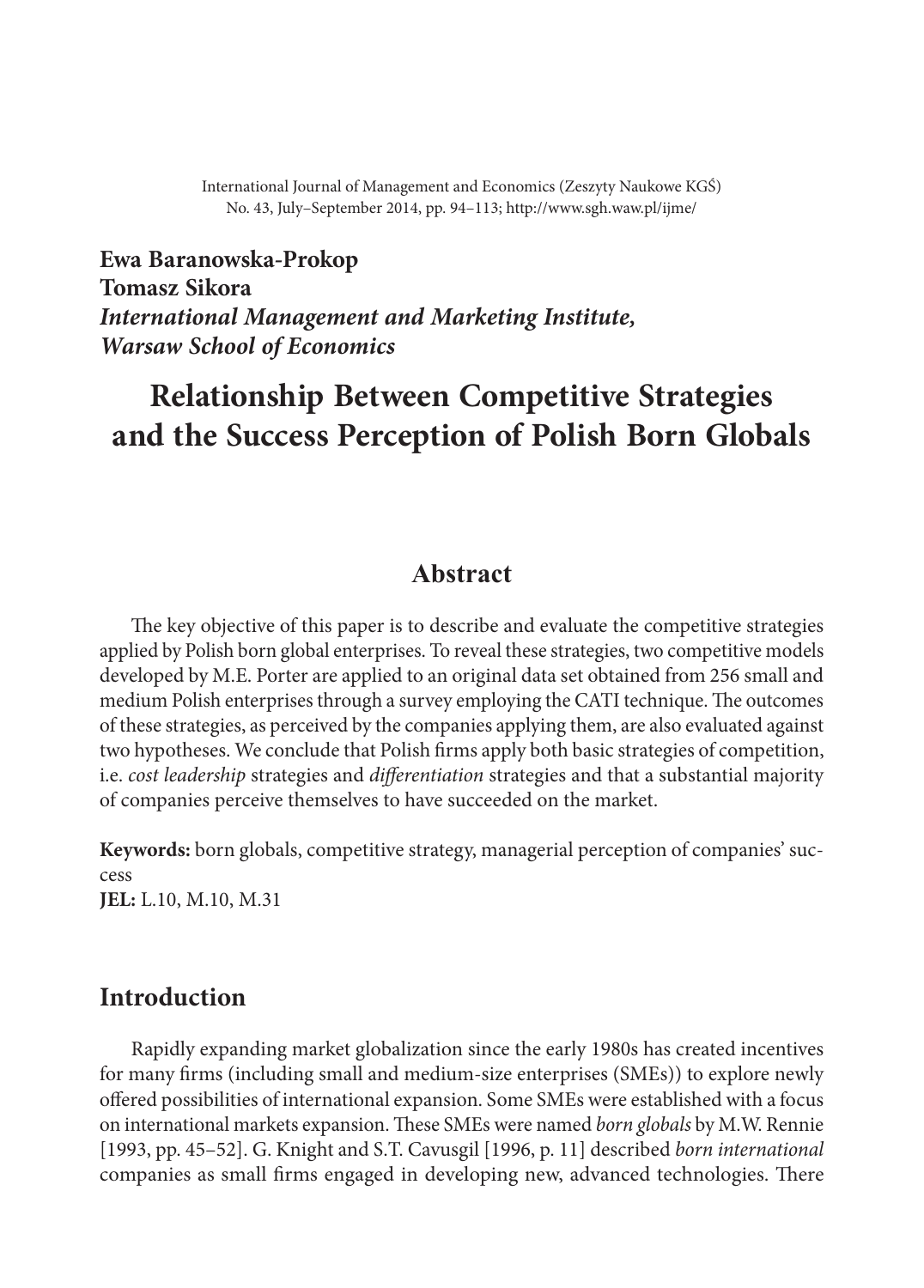is no widely accepted term defining these companies. In the literature they are called *global start‑ups* [Jolly, Alahuhta, Jeannet, 1992], *international new ventures* [B.M. Oviatt, P.P. McDougall, 1994], *born internationals* [Majkgard, Sharma, 1999], *early international‑ izing firms* [Rialp, Rialp, Urbano, Vaillant, 2005] etc. 1

The most common criteria for identifying born globals, given by G. Knight and S. T. Cavusgil [1996], are as follows: (1) SMEs starting internationalization within the first three years of being established; that (2) earn at least 25 per cent of their revenues on international markets.

Research on Polish born globals started at the end of 1990s [Nowakowski, 1999].

Later, the body of knowledge on the subject was extended by such authors as M. Gorynia [2007], K. Przybylska [2010, 2013], J. Cieślik [2010], E. Duliniec [2011], W. Nowiński [2011], M. Jarosiński [2012], and I. Kowalik, and E. Baranowska-Prokop [2013]. J. Cieślik [2010] was the first to observe that three quarters of Polish exporters started selling abroad during the first three years of their initial business activities, and concluded that the phenomenon of early internationalization is widespread among Polish exporters. Some authors focused on such characteristics of Polish born globals as the pace of the interna‑ tionalization process, the number of served markets, and the physical distance to target markets [Nowiński, Nowara, 2011; Morawczyński, 2007; Przybylska, 2010].

In the current paper we describe and evaluate the competitive strategies applied by Polish born globals, and then report how these firms perceive their own success in applying them. We based our analysis on the basic born globals definition offered by G. Knight et al. [2004] with one minor modification – we researched firms established after 1989.

## **Theoretical Background**

To achieve sustainable competitive advantage requires employing the right competitive strategy. The most popular classification of competitive strategies was offered by M.E. Porter [1992] who implied that regardless the complexity of the problem, there are only two sources of competitive advantage, i.e., low costs and product differentiation. 2

A *cost‑leadership* strategy occurs when a firm supplies undifferentiated product to the target market at a lower price than its competitors, relying on a lower cost structure. Cost reduction can be achieved through standardization, scale economies, experience, and also thanks to the advantages of acquiring supplies in large quantities. Small companies have little chance to benefit from such forms of cost reduction and, therefore, the *cost-leadership* strategy may be difficult for them to implement. Medium‑size enterprises have a greater chance to become cost leaders on structurally fragmented markets, or B2B markets, because in these situations unique cost-reducing technology may play a crucial role. However, it should be noted that a current technological advantage may be quickly lost to market followers. In many niche markets even small firms can play the role of leader, applying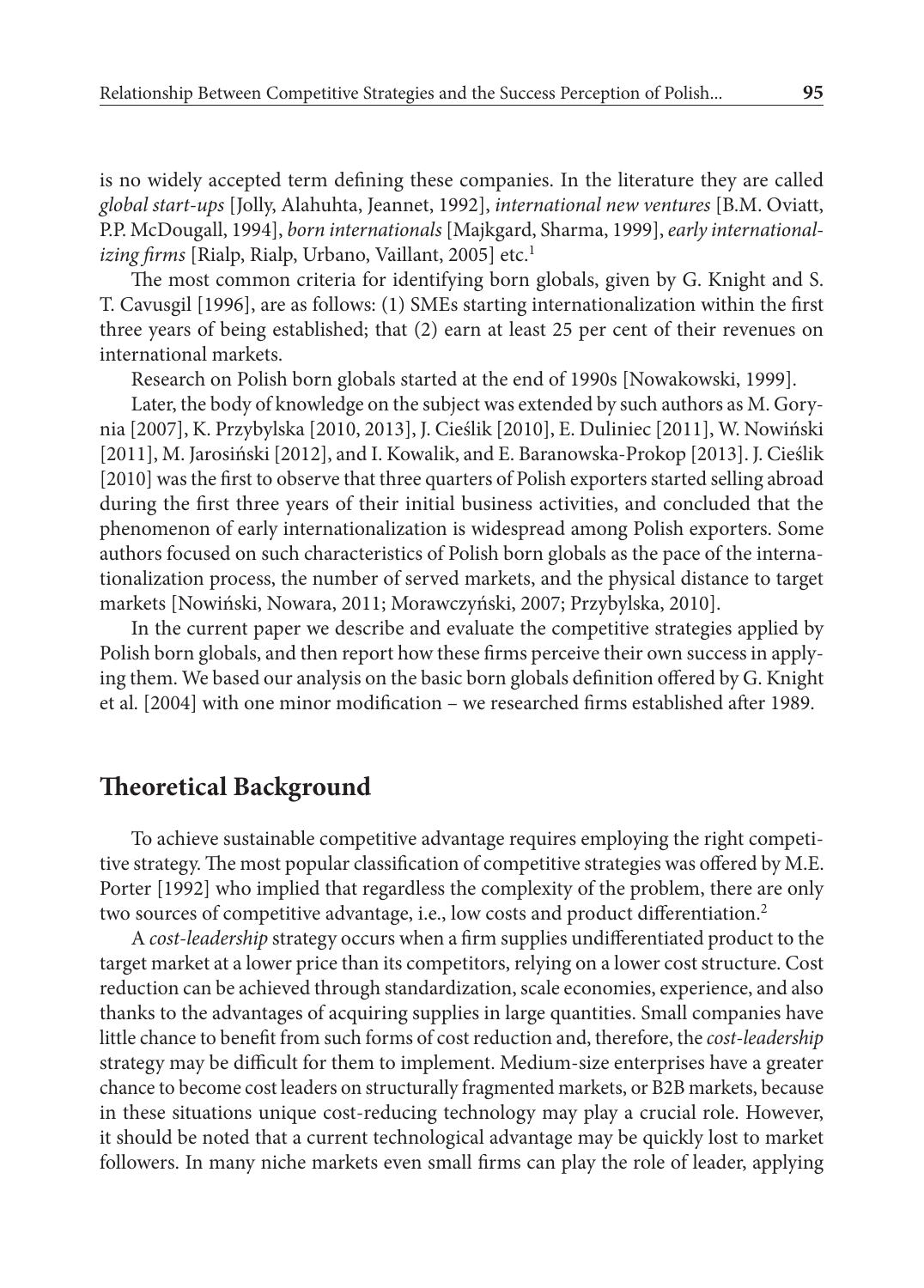a low‑cost strategy, but that strategy can only be sustained by maintaining outstanding technological capabilities [Knight et al., 2004; Knight, Cavusgil, 2004; Moen, 2002]. Since technological advantage matters less in the case of FMCG, or standard services, medium and small firms are unlikely to be low cost leaders in these arenas.

The *differentiation* strategy focuses on making products more distinct in comparison to those offered by competitors. The main challenge in implementing this strategy is to determine the right differentiation factor, positively distinguishing a firm's offered products among customers on the target market that are also difficult for competitors to imitate. Because the focus here is on product, not cost, the *differentiation* strategy offers greater opportunity for SMEs to deploy their strengths – innovativeness and creativeness. SMEs may also expand their *differentiation* strategy beyond core product features, and improve the standards of accompanying services, or offer other benefits. Perhaps for these reasons, a quantitative study by McDougall et al. [2003] clearly indicates that born globals are likely to compete by applying *differentiation* strategies.

In our current research on Polish born globals, the strategies' classification by Porter [1992] was applied:

- *differentiation*, i.e., search for competitive advantage in selected areas, e.g., quality, technology etc. (see Table 1 and Table 2),
- *cost leadership* in production and distribution (cost dominance), which allows firms to offer a lower price in comparison to competitors (see Table 3, Table 4 and Table 6),
- *concentration* (or focus), i.e., adjustments to the needs of selected target segments.

The market concentration strategy has been omitted from this work because we assume that the basic strategies, i.e., *differentiation* or *cost leadership*, are used by SMEs from our sample in niche markets. Porter emphasized that the concentration (or focus) strategy may also be *differentiation*- or *cost leadership*‑oriented: "The strategy rests on the premise that the firm is thus able to serve its narrow strategic target more effectively or efficiently than competitors who are competing more broadly. As a result, the firm achieves either differentiation from better meeting the needs of the particular target, or lower costs in serving this target (...). Even though the focus strategy does not achieve low cost or differentiation from the perspective of the market as a whole, it does achieve one (...) of these positions vis‑à‑vis its narrow market target" [Porter, 1998, pp. 38–39].

### **Method of Data Collection and Hypotheses**

Data has been collected from February 7 till March 15, 2013, using c*omputer assisted telephone interviews* (CATI).

A sample of 256 enterprises with between 10 and 249 employees was selected. Small enterprises employing 10-49 people accounted for 52.3 per cent of the sample, and medium-‑size firms employing 50-249 people constituted the remaining 47.7 per cent. Average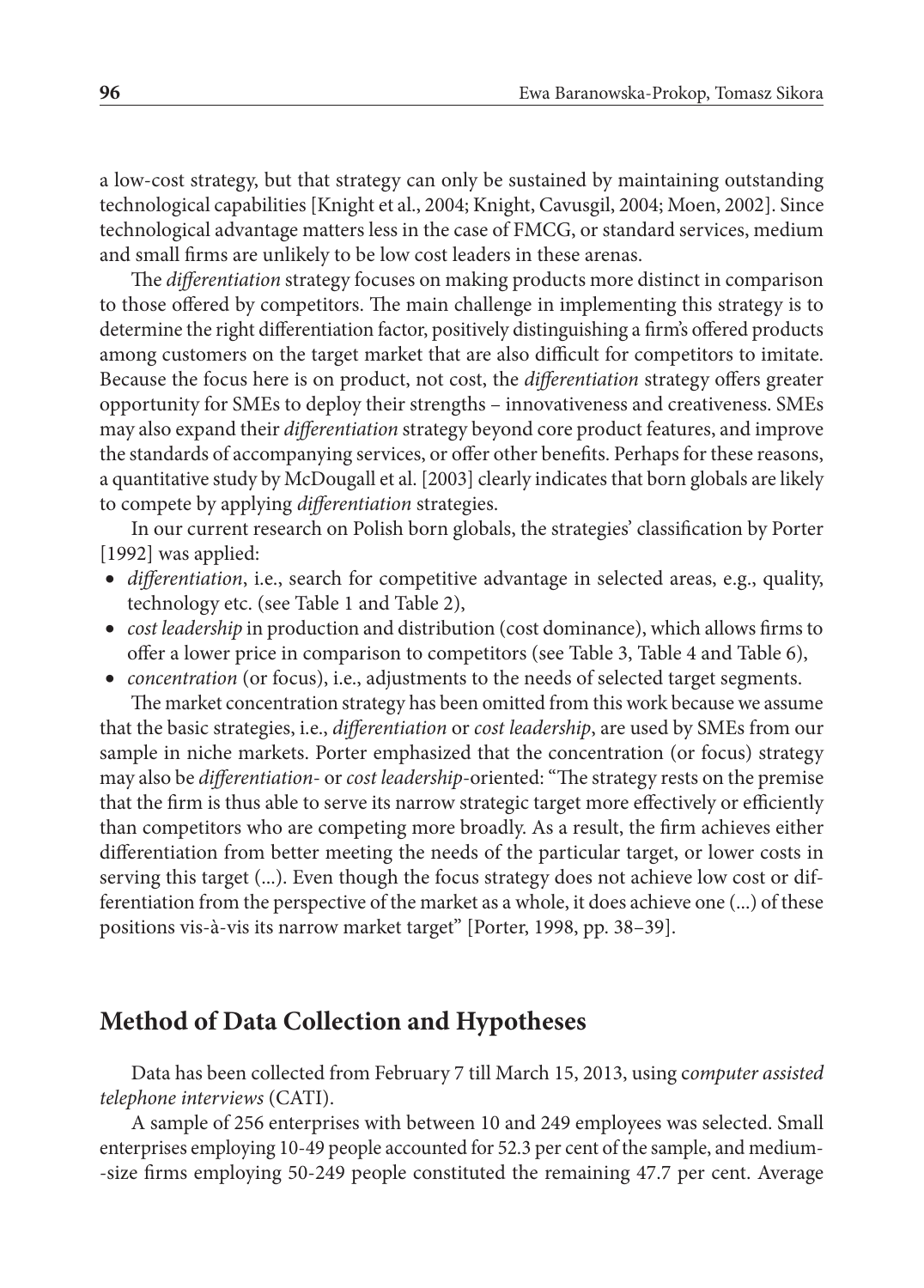annual sales revenue was below 2 million euros for 51.6 per cent of the sample, revenues in the 2 to 10 million euro range were reported by 40.6 per cent of enterprises, and sales of 10 to 50 million euro were earned by 7.8 per cent. Each interviewee was responsible for some aspect of the firm's relationship with its international partners. Among the analyzed firms 40.2 per cent were established between 1990 and 1995 and 38.3 per cent between 2001 and 2008 . Only 3.5 per cent were established after 2008. 3

The sample consisted of manufacturing firms, representing the following industries: food (14.1 per cent), plastic (12.1 per cent), and metal processing (11.3 per cent), timber industry (9.4 per cent), and the machine tools industry (9.4 per cent).

M. E. Porter's concept of basic competitive strategies can be considered as dyadic, i.e., either cost dominating or based on product differentiation. It leads to three strategic alternatives for firms: cost leaders, companies with highly differentiated product, and strategic clutter firms that lack a clear vision (*stuck‑in‑the middle*). It should be noted, that recent research on strategic management reveals the possibility of simultaneously applying different strategies for separate business units (brands) within the same company [Baroto et al., 2012; Acquaah, Yasai‑Ardekani, 2008; Oviatt, McDougall, 1994]. But such a situation is more feasible for large companies, composed of several (at least two) business units, or that own at least two brands.

In the case of SMEs, the possibility of simultaneously applying two significantly different competitive strategies is considerably reduced by size and homogeneity (however, it cannot be entirely excluded). Another more probable case for SMEs may occur when a company switches dramatically from *differentiation* to *cost leadership* or the other way around (but the latter switch is much more difficult to implement, because the brand‑ ‑differentiation process requires considerably more time and promotional effort than does cutting prices).

We test the following research hypotheses:

*H1. Having a clearly‑defined strategy leads to better results (higher evaluation of a com‑ pany's success) than having no strategy.*

*H2. The differentiation strategy leads to better results than cost‑leadership strategy.*

H1 is derived from Porter's description of the *stuck‑in‑the‑middle* companies and from his *convexity hypothesis*, which implied a U‑shaped relationship between ROI or profit‑ ability and market share [Porter, 1998, p. 43]. The issue of market share has not been taken into account in this research since it is less evident in the case of SMEs. However, since Porter associated the *cost‑leadership* strategy with considerable market share [Porter, 1998, p. 36], while admitting that large market share may be incompatible with a *differentiation* strategy [Porter, 1998, p. 38], he seems to suggest that only a singular strategy (either *cost leadership* or *differentiation*) can generate high ROI (high profit or success).

H2 can be formulated and tested in the context of any SMEs enterprise, and not only in the case of born-globals. The lack of benefits from scale economies may put small firms at a disadvantage, compared to large ones.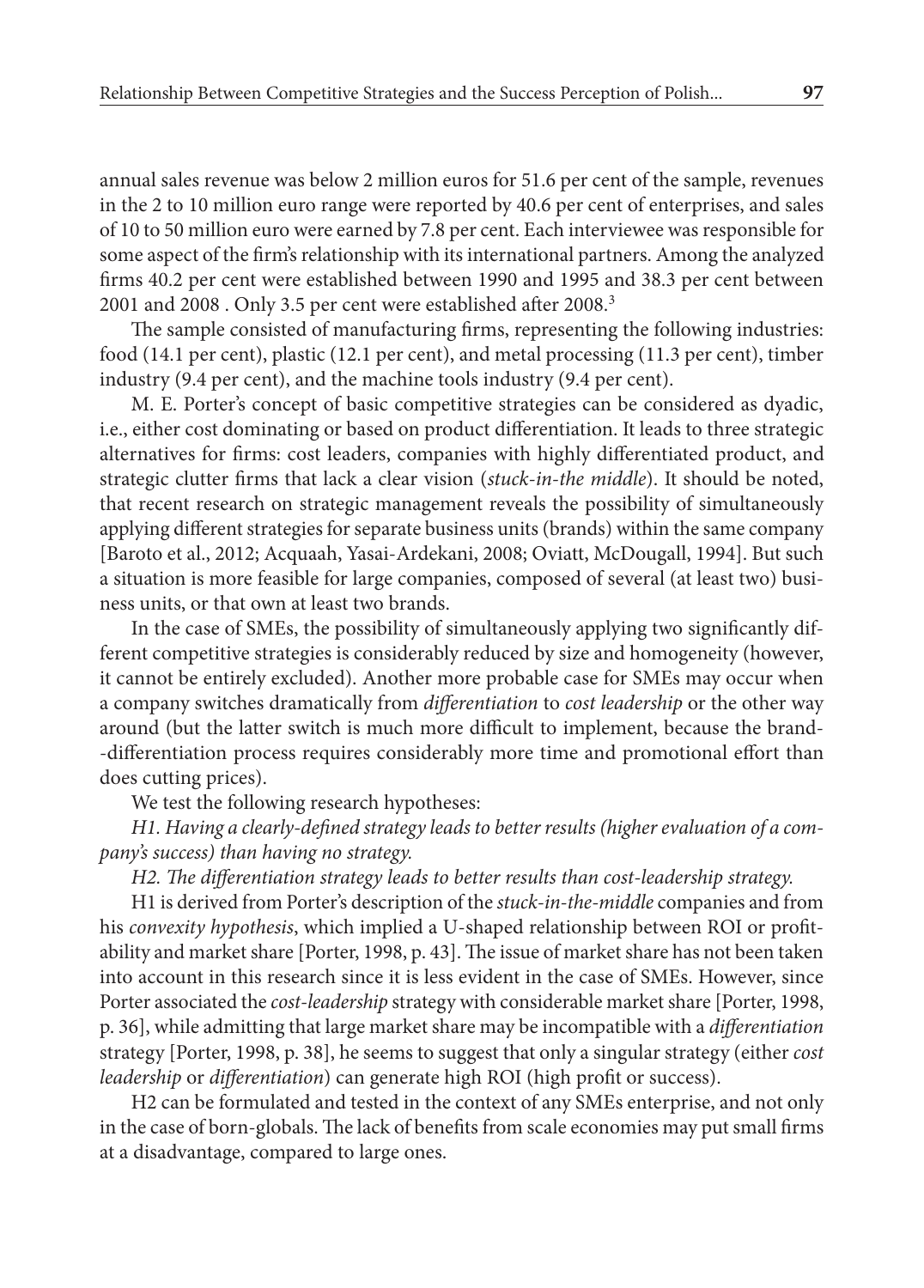In order to identify the type of strategy applied by born globals, we asked respondents to answer questions and evaluate pairs of statements.

For the *differentiation* strategy, the following two pairs of statements were formulated:

- 1. Our products are to a great extent similar to the ones offered by competitors. Our products are significantly different from the ones offered by competitors (product similarity).
- 2. Our basic export product has many substitutes. Our basic export product has no substitutes (product substitutability).

The following statements have been formulated for the *cost leadership* strategy:

- 1. In our firm, the most important issues are savings and continuous cost reduction. In our firm, the issues of savings and continuous cost reduction are not the most important.
- 2. The prices of our basic export product are the lowest on the market. The prices of our basic export product are the highest on the market (price competition 1).
- 3. We compete on foreign markets primarily through low prices (price competition 2).

In their answers to individual questions and pairs of statements, the respondents were asked to use a 5‑point scale (with values from 1 to 5): strongly agree, rather agree, neither agree nor disagree, rather disagree, strongly disagree. The midpoint of the scale (value 3) should not be considered as the "don't know" answer (because such answers have been coded as missing and removed from analyses), but as an expression of an intermediate state of the phenomenon measured by the statements.

Hypotheses have been verified with one‑way analysis of variance (ANOVA). All cal‑ culations have been conducted with the use of SPSS software.

## **Competitive Strategy Evaluation**

The distribution of variables that were considered as constitutive for the strategy of *differentiation*, or for the strategy of cost dominance, are presented in the tables below.

The information related to specific questions has been recoded from the 5‑point scale to a scale with three levels. When the distribution of answers was extremely asymmetric or some types of answers were given by a small number of respondents, recoded 3-categories variables have been also used for correlation analyses. 4

Table 1 presents the distribution of answers concerning the similarity of exported products to the products offered by competitors.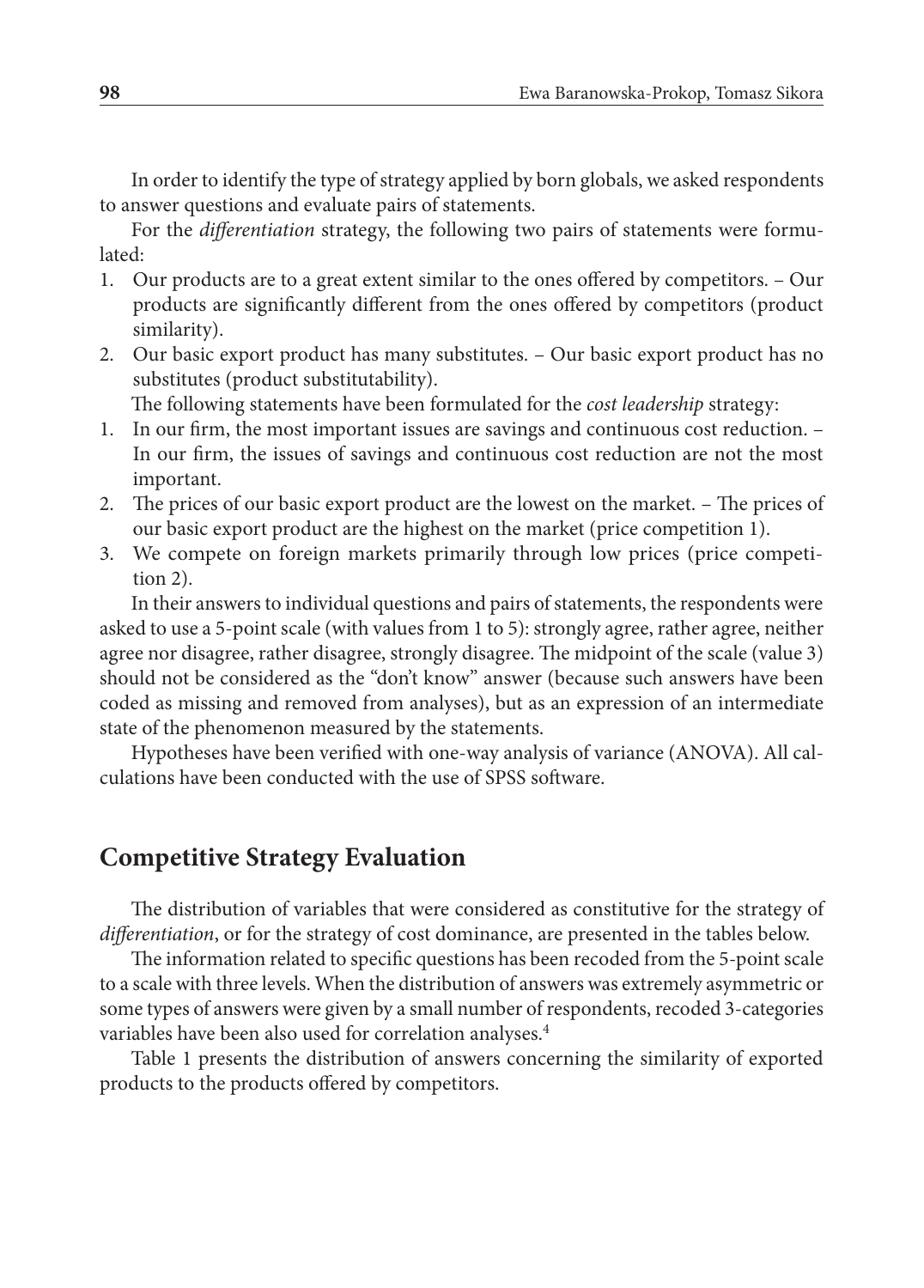#### **Table 1. The measure of** *differentiation* **strategy – Similarity of exported products to the supply offered by competitors**

The answers to the pairs of statements: "Our products are significantly similar to the ones offered by competitors – Our products are significantly different from the ones offered by competitors".

|         |                      | Frequency | Per cent | Valid per cent | Cumulative per cent |
|---------|----------------------|-----------|----------|----------------|---------------------|
| Valid   | The first statement  | 134       | 52.3     | 53.0           | 53.0                |
|         | Midpoint             | 55        | 21.5     | 21.7           | 74.7                |
|         | The second statement | 64        | 25.0     | 25.3           | 100.0               |
|         | Total                | 253       | 98.8     | 100.0          |                     |
| Missing |                      | 3         | 1.2      |                |                     |
| Total   |                      | 256       | 100.0    |                |                     |

Source: own elaboration.

The data shows that about ¼ of companies use *differentiation* strategies. The major– ity (53 per cent) offers similar products to the products of competitors (thus, they may be treated as close substitutes). It is worth noting that about 1/5 of the respondents did not confirm either of the statements. Therefore, it can be concluded that, in general, the products offered for exports are similar to competing products (thus, their degree of differentiation is small).

Table 2 shows the results related to the existence of substitutes on SMEs export markets.

#### **Table 2. Substitutes on export markets**

The answers to the pairs of statements: "Our basic export product has many substitutes – Our basic export product has no substitutes".

|         |                      | Frequency | Per cent | Valid per cent | Cumulative per cent |
|---------|----------------------|-----------|----------|----------------|---------------------|
| Valid   | The first statement  | 149       | 58.2     | 59.4           | 59.4                |
|         | Midpoint             | 40        | 15.6     | 15.9           | 75.3                |
|         | The second statement | 62        | 24.2     | 24.7           | 100.0               |
|         | Total                | 251       | 98.0     | 100.0          |                     |
| Missing |                      | 5         | 2.0      |                |                     |
| Total   |                      | 256       | 100.0    |                |                     |

S o u r c e : own elaboration.

Table 2 shows that 24.7 per cent of respondents report that their basic export product has no close substitutes. Thus, these firms applied the *differentiation* strategy.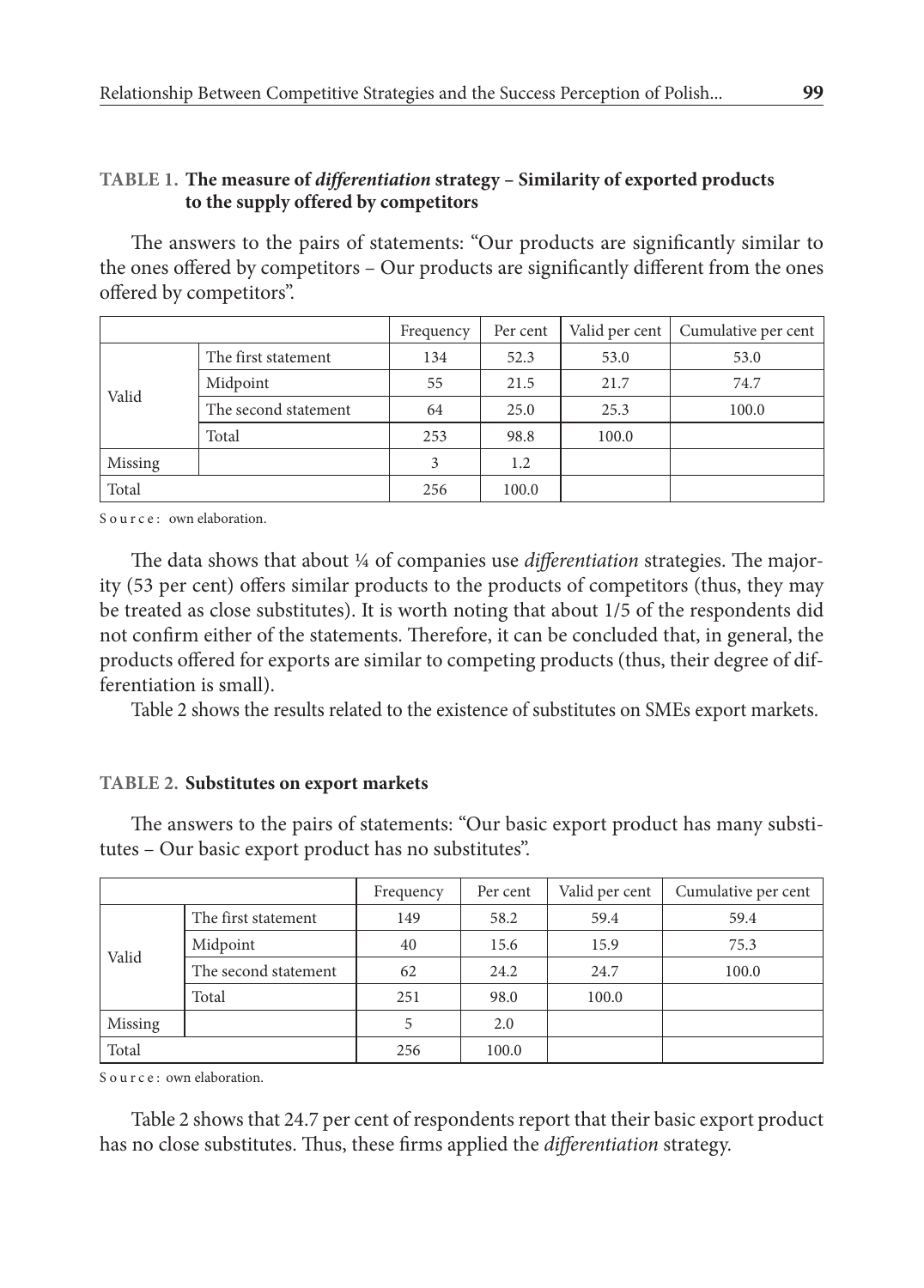Summarizing the results of these two tables, we conclude that about 25 per cent of the sample used the product *differentiation* strategy.

Correlation between the two presented measures of *differentiation* strategy, i.e., answers to the pair of statements: "Our products are significantly similar to the ones offered by competitors. – Our products are significantly different from the ones offered by competitors." and "Our basic export product has many substitutes. – Our basic export product has no substitutes." is relatively weak, albeit positive with the expected sign. The Spearman's rho correlation coefficient equals 0.374 (or 0.336 for the variables reduced to three categories, as in the tables 1 and 2), and reflects moderate coherence in the answers.

Another measure of *differentiation* strategy – quality of products – could not be applied, because respondents from almost all companies (above 93 per cent) claimed (agreed or strongly agreed) that their firms competed on foreign markets with products of the highest quality.

Table 3 illustrates the answers of the respondents related to the first measure of the *cost‑leadership* strategy.

#### **Table 3. The measure of** *cost‑leadership* **strategy – the policy of cost saving and continuous cost reduction**

The answers to the pair of statements: "In our firm, the most important issues are cost savings and continuous cost reduction – In our firm, the issues of cost savings and continuous cost reduction are not the most important".

|         |                      | Frequency | Per cent | Valid per cent | Cumulative per cent |
|---------|----------------------|-----------|----------|----------------|---------------------|
|         | The first statement  | 145       | 56.6     | 57.1           | 57.1                |
|         | Midpoint             | 27        | 10.5     | 10.6           | 67.7                |
| Valid   | The second statement | 82        | 32.0     | 32.3           | 100.0               |
|         | Total                | 254       | 99.2     | 100.0          |                     |
| Missing |                      | 2         | 0.8      |                |                     |
| Total   |                      | 260       | 100.0    |                |                     |

Source: own elaboration.

Table 3 shows the distribution of answers by firms to the question about their policy of cost saving and continuous cost reduction. For the majority of respondents (56.6 per cent) cost saving and continuous cost reductions are primary strategic goals. It must, however, be noted that almost 1/3 of respondents (32.9 per cent) were prone to state that savings and expense reductions were not the most important in their strategy.

Table 4 presents the answers of respondents to the second measure of the cost dominance strategy.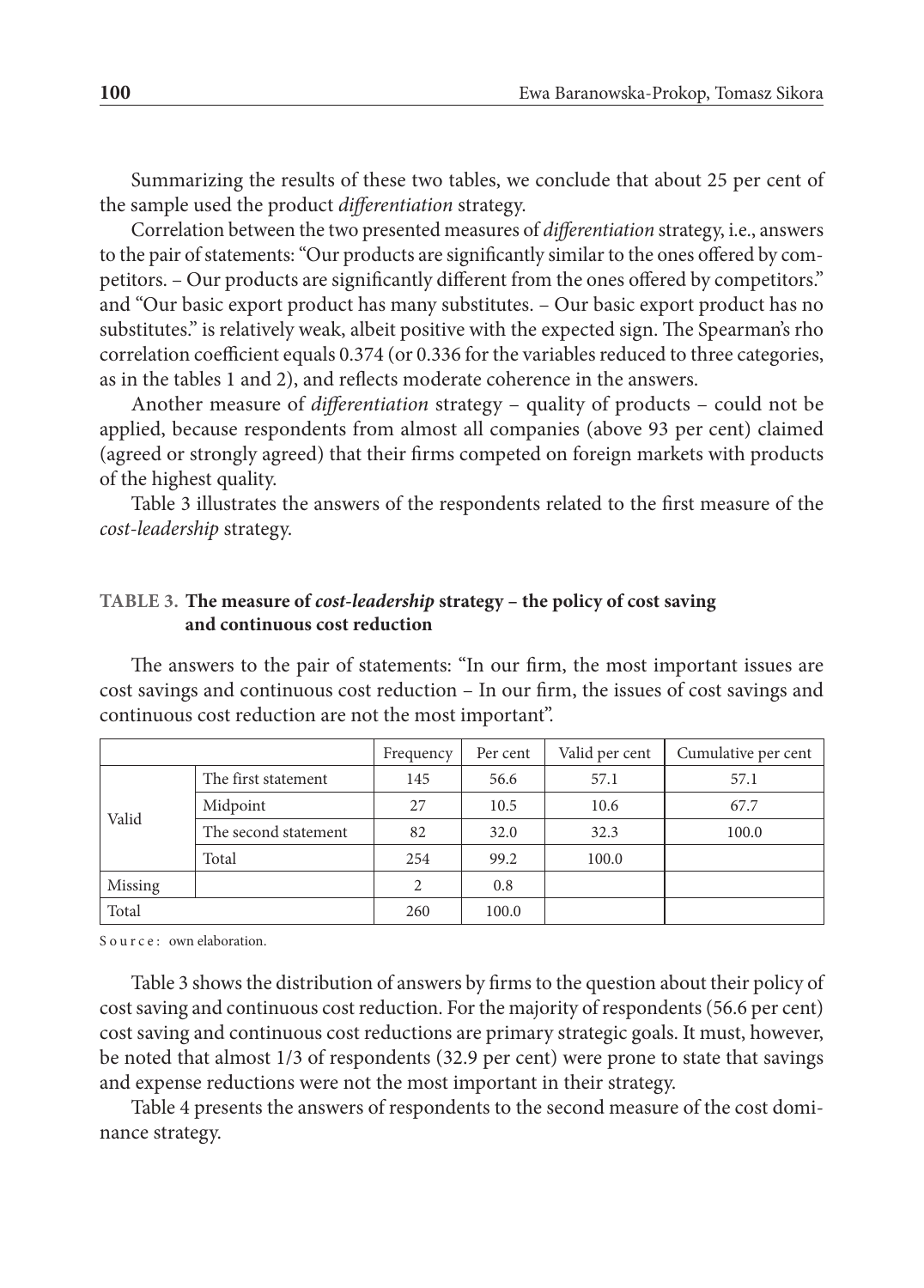#### **Table 4. The measure of the** *cost‑leadership* **strategy – the prices of the basic export product**

The answers to the pair of statements: "The prices of our basic export product are the lowest on the market – The prices of our basic export product are the highest on the market".

|              |                       | Frequency | Per cent | Valid per cent | Cumulative per cent |
|--------------|-----------------------|-----------|----------|----------------|---------------------|
|              | The first statement   | 53        | 20.7     | 21.3           | 21.3                |
| Valid        | Midpoint              | 163       | 63.7     | 65.5           | 86.7                |
|              | The second statement  | 33        | 12.9     | 13.3           | 100.0               |
|              | Total                 | 249       | 97.3     | 100.0          |                     |
| Lack of data | Systemic lack of data | 7         | 2.7      |                |                     |
| Total        |                       | 256       | 100.0    |                |                     |

Source: own elaboration.

21.3 per cent of respondents confirm that the price of their basic export product is the lowest on the target market, 65.5 per cent of the respondents do not deny such statement, and only 13.3 per cent of respondents confirm that the prices of their basic export product are the highest on the market. Thus, it can be concluded that the dominant strategy of the latter group is different.

The Spearman's rho correlation coefficient between the two measures of cost-dominance strategy is close to zero:  $\rho = -0.062$  (or it equals -0.024 for the variables reduced to three categories). It means that these measures of cost‑dominance strategy are not correlated.

The data cross-tabulation reported in table 5 suggests an explanation for this phenomenon.

|                                          | The prices of our basic export product are the  |          |            |       |
|------------------------------------------|-------------------------------------------------|----------|------------|-------|
|                                          | lowest on the market. - The prices of our basic |          |            |       |
| The number of responses                  | export product are the highest on the market.   |          |            | Total |
|                                          | The first                                       | Midpoint | The second |       |
|                                          | statement                                       |          | statement  |       |
| In our firm the most important The first | - -                                             |          | . .        |       |

Total  $\begin{array}{|c|c|c|c|c|c|c|c|} \hline \end{array}$  53  $\begin{array}{|c|c|c|c|c|} \hline \end{array}$  53  $\begin{array}{|c|c|c|c|c|c|} \hline \end{array}$  53  $\begin{array}{|c|c|c|c|c|} \hline \end{array}$  52  $\begin{array}{|c|c|c|c|c|c|} \hline \end{array}$ 

29 95 18 142

21 48 12 81

Midpoint 3 20 2 25

statement

The second statement

#### **Table 5. Cross‑tabulation between the statements related to the** *cost‑leadership* **strategy**

Source: own elaboration.

important.

issues are cost savings and continuous cost reduction. – In our firm, the issues of cost savings and continuous cost reduction are not the most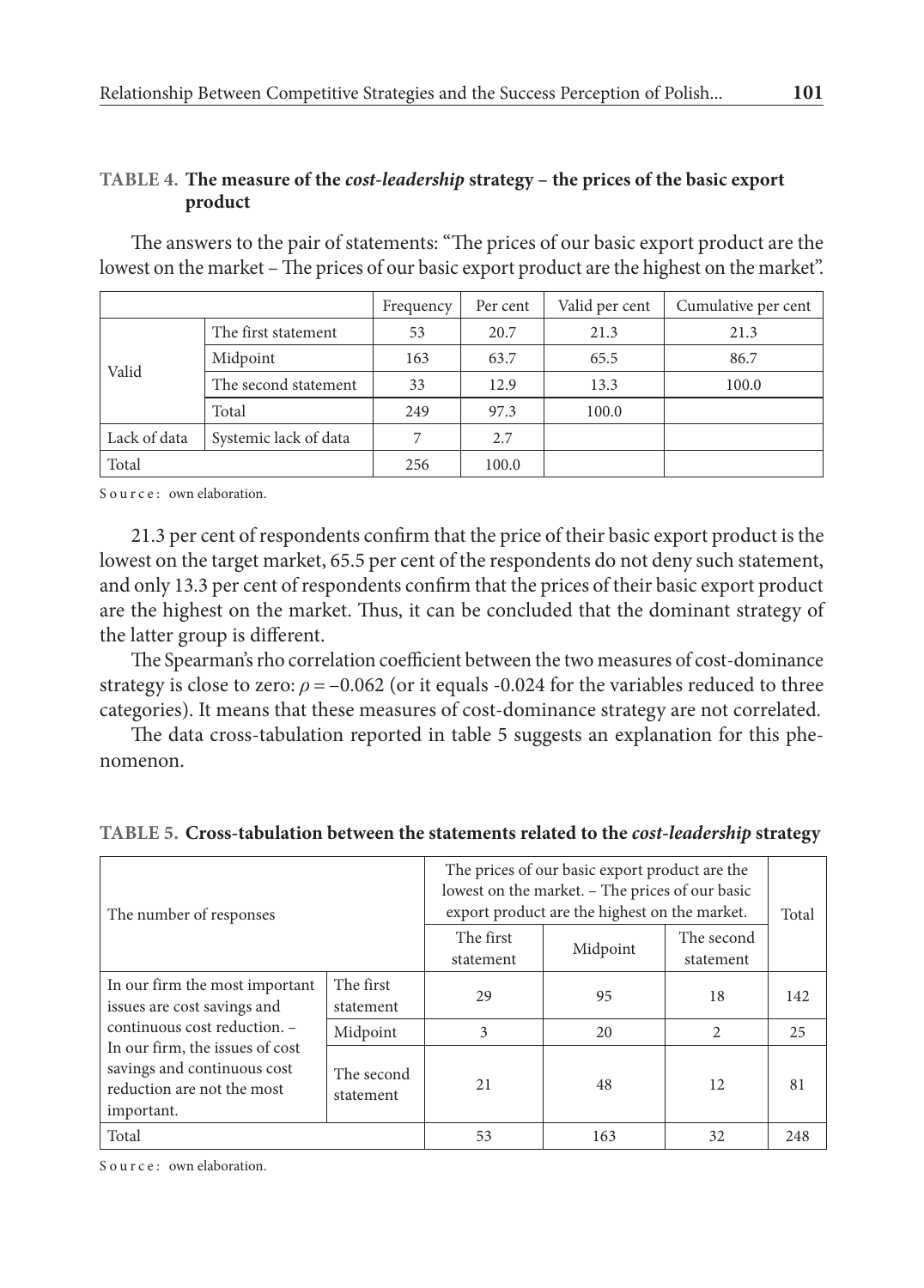In firms reporting the highest or lowest prices of their products, the importance of cost reduction was similar, with two exceptions: 21 firms selling at the lowest market price and reporting that the issue of cost reduction was not the most important, and 18 firms that despite the highest sales prices of their products, identified cost reduction as the most important.

Table 6 shows the distribution of answers to the third measure of the cost domination strategy – competition through low prices. It suggests that 46 per cent of respondents applied the strategy of low prices to achieve a competitive advantage. However, almost 36 per cent of respondents definitely declared not competing through low prices.

As in the previous case, the Spearman's rho correlation between the answers concerning cost saving and continuous cost reduction with the answers about competition through low prices is close to zero: *ρ* = –0.026 (or it equals -0.046 for the variables reduced to three levels).

#### **Table 6. Competition through low prices**

The answers to the statement: "We compete on the foreign markets primarily through low prices".

|         |                               | Frequency | Per cent | Valid per cent | Cumulative per cent |
|---------|-------------------------------|-----------|----------|----------------|---------------------|
|         | Definitely not, or rather not | 90        | 35.2     | 35.3           | 35.3                |
|         | Midpoint                      | 47        | 18.4     | 18.4           | 53.7                |
| Valid   | Definitely yes, or rather yes | 118       | 46.1     | 46.3           | 100.0               |
|         | Total                         | 255       | 99.6     | 100.0          |                     |
| Missing |                               |           | 0,4      |                |                     |
|         |                               |           |          |                |                     |
| Total   |                               | 256       | 100.0    |                |                     |

Source: own elaboration.

However, the Spearman's rho correlation between the answers to the two pairs of statements concerning quoting low or high prices (table 4), and to the question about competing through low prices (table 6) is about  $0.4$  ( $\rho = -0.408$  for variables measured on 5‑point scales and *ρ* = –0.396 for the variables reduced to three levels). This correlation is also moderate and similar to the correlation between two measures of differentiation strategy. The coefficient is negative, because high and low prices are at different ends of the scales for each of the two statements.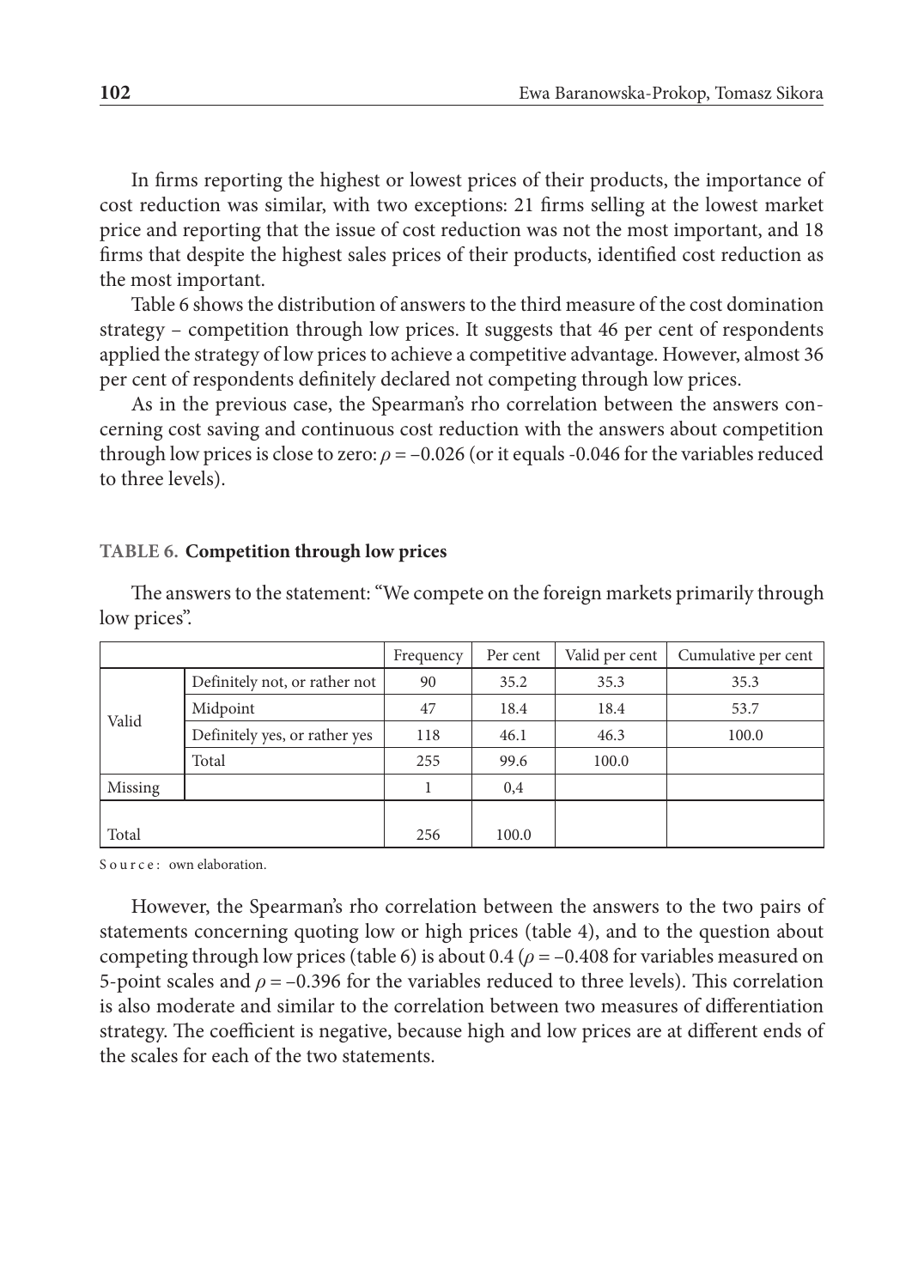## **Relationship Between the Type of Strategy and the Firm's Own Perception of its Success**

The following two questions concerning firm success were posed to Polish born globals (measured on a 5‑point Likert scale):

- 1. Considering financial indices (e.g. profitability), it can be concluded that our company has been successful.
- 2. Considering the situation on the (domestic and foreign) markets, where our firm operates, it can be concluded that our company has been successful in comparison to its competitors. Distribution of answers to the above two statements is shown in tables 7 and 8.

The respondents in the biggest group of firms declared that their companies achieved a moderate success, "rather" agreeing with the above statements. As in the case of cost-‑leadership and differentiation strategies, the two measures of success have not been strongly correlated: the Spearman's rho correlation coefficient equals 0.441.

#### **Table 7. Distribution of answers to the first statement concerning firm success**

"Considering financial indices (e.g. profitability), it can be concluded that our com‑ pany has been successful".

|         |                 | Frequency      | Percent | Valid Percent | <b>Cumulative Percent</b> |
|---------|-----------------|----------------|---------|---------------|---------------------------|
|         | Definitely, not | $\overline{4}$ | 1.6     | 1.6           | 1.6                       |
|         | Rather not      | 12             | 4.7     | 4.7           | 6.3                       |
|         | Midpoint        | 33             | 12.9    | 13.0          | 19.4                      |
| Valid   | Rather yes      | 108            | 42.2    | 42.7          | 62.1                      |
|         | Definitely, yes | 96             | 37.5    | 37.9          | 100.0                     |
|         | Total           | 253            | 98.8    | 100.0         |                           |
| Missing |                 | 3              | 1.2     |               |                           |
| Total   |                 | 256            | 100.0   |               |                           |

Source: own elaboration.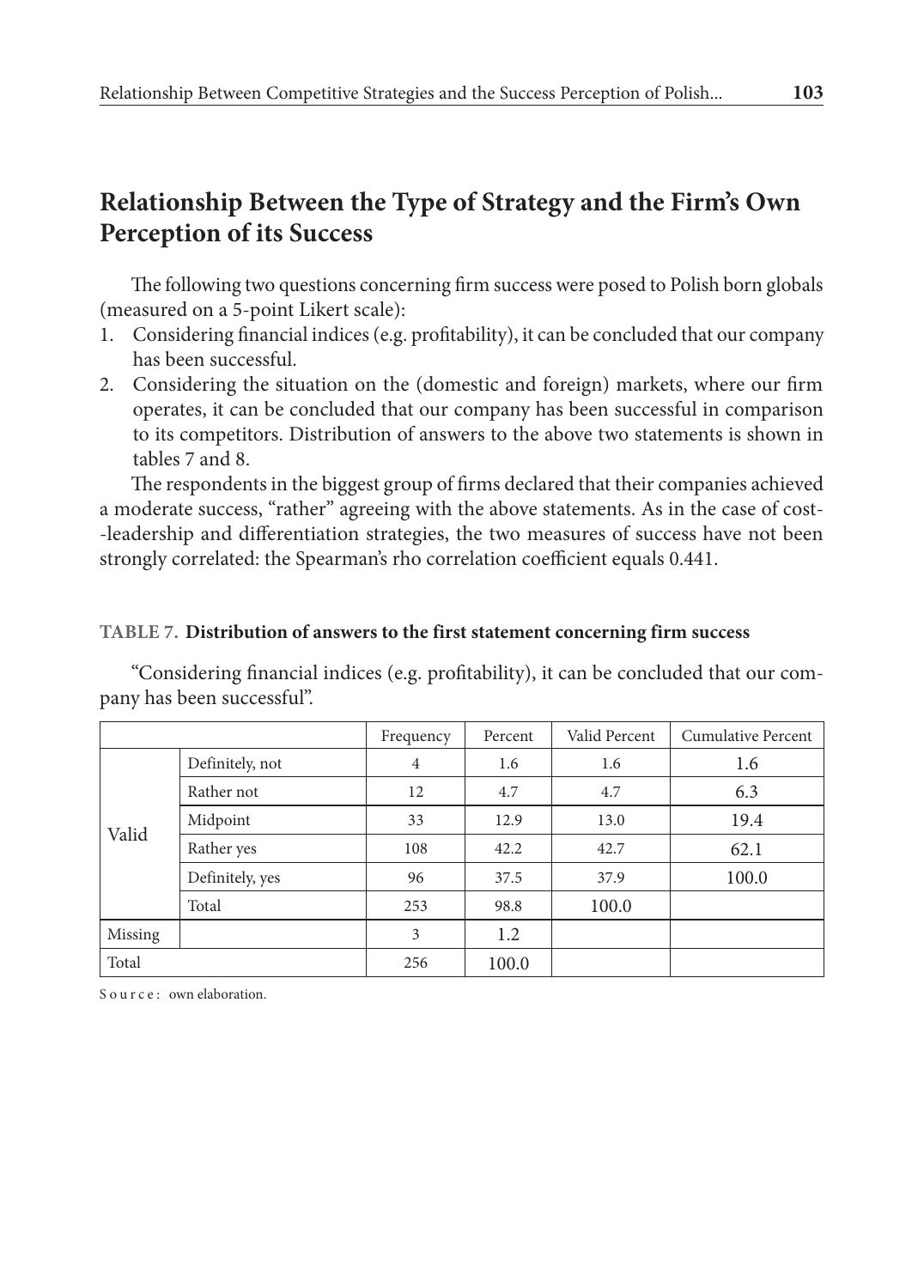#### **Table 8. Distribution of answers to the second statement concerning firm success**

"Considering the situation on the (domestic and foreign) markets, where our firm operates, it can be concluded that our company has been successful in comparison to its competitors".

|         |                 | Frequency | Percent | Valid Percent | <b>Cumulative Percent</b> |
|---------|-----------------|-----------|---------|---------------|---------------------------|
| Valid   | Definitely, not | 6         | 2.3     | 2.4           | 2.4                       |
|         | Rather not      | 6         | 2.3     | 2.4           | 4.8                       |
|         | Midpoint        | 48        | 18.8    | 19.3          | 24.1                      |
|         | Rather yes      | 116       | 45.3    | 46.6          | 70.7                      |
|         | Definitely, yes | 73        | 28.5    | 29.3          | 100.0                     |
|         | Total           | 249       | 97.3    | 100.0         |                           |
| Missing |                 | 7         | 2.7     |               |                           |
| Total   |                 | 256       | 100.0   |               |                           |

Source: own elaboration.

To verify the hypotheses, we conducted separate analyzes, classifying firms that implement product *differentiation* strategy, and those who adhere to *cost- leadership* strategy, and considered each group of measures separately.

Initially, the classification of enterprises into three categories was based on measures of *differentiation* strategy – Table 1 (product similarity) and Table 2 (product substitutability). Firms, whose representatives agreed with the statement that their products were clearly different from products offered by competitors, and those whose representatives declared that their basic export product had no close substitutes, have been included in the strategic‑differentiation group. Companies whose representatives chose the middle variant have been included in the undefined‑strategy (*stuck‑in‑the middle*) group. The remaining firms have been categorized as the *cost‑leadership* group.

Alternatively, the type of strategy may be found by a similar analysis based on *cost‑ •leadership* strategy measures – Table 4 (price competition 1) and Table 6 (price com petition 2). Firms, whose representatives agreed with the statement that their product prices were the lowest in the market, and those whose representatives declared that they competed primarily through low prices, have been included in the *cost-leadership* group. Companies whose representatives chose the middle variant have been included in the undefined–strategy (*stuck-in-the middle*) group. The remaining firms were categorized as the *differentiation* strategy group.

Given two measures of company's success and four measures of strategy types, we can consider eight cases of relationships between firm success and strategy type.

A comment concerning sample size is necessary before presenting the results. Large samples increase the statistical significance of the results. Our sample included 256 SMEs,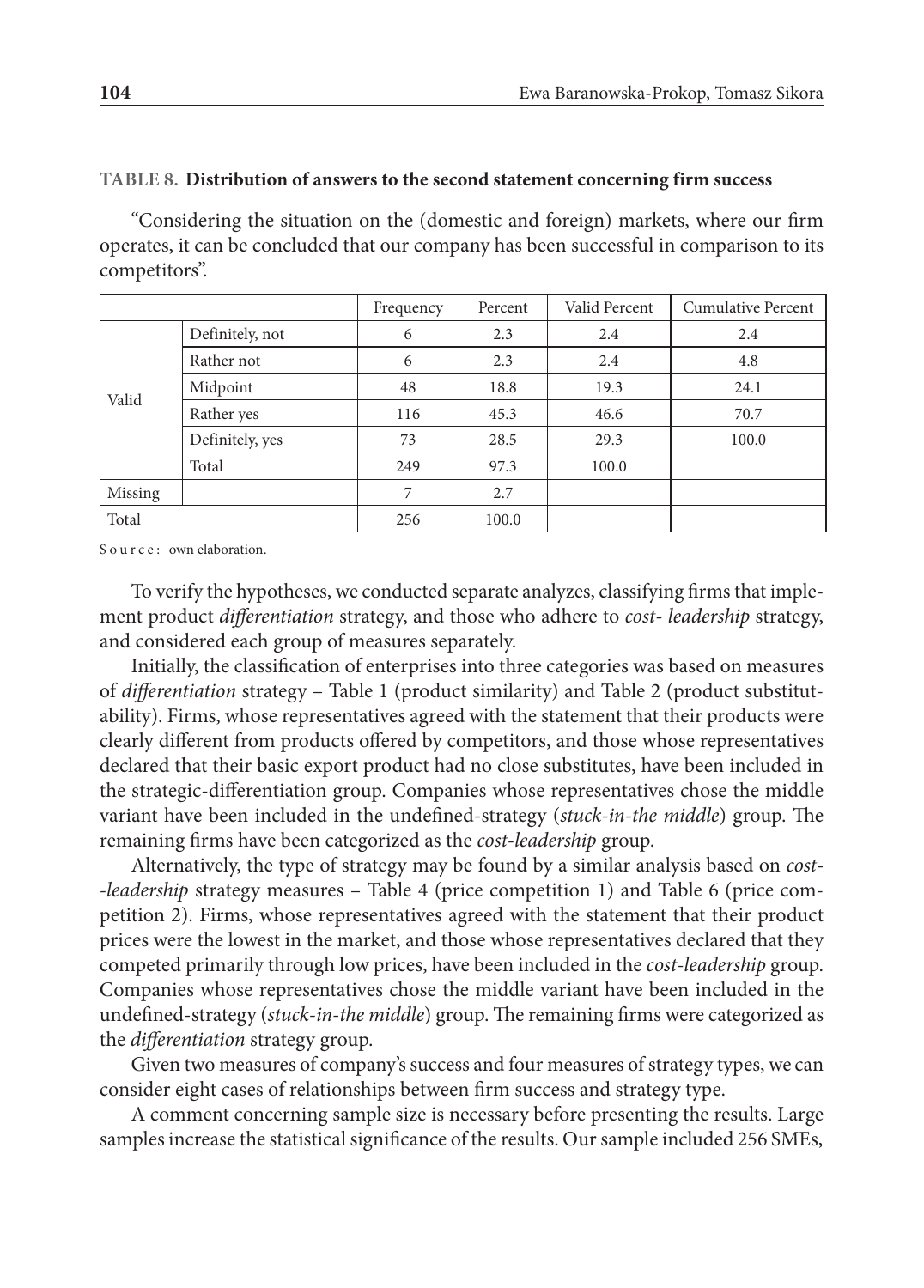but it represented various industries and respondents holding 18 types of managerial positions. This heterogeneity, by industry and respondent position, caused substantial variability in the data. It is beyond the scope of this article to take these elements into account, but it should be pointed out, that the industry type and the respondents' status affected the mean of variables and the strength of their correlations.

The relationship between the type of strategy and the firm's perceived profitability is shown below. Among the four cases resulting from two success measures and two *dif‑ ferentiation* strategy measures, the most significant differences occurred for the"product substitutability" indicator, and for the second measure of the firm's success, i.e., "comparison with competitors". The results are shown in Table 9 and Figure 1.

#### **Table 9. Results of ANOVA analysis for the second measure of a firm's success and type of competitive strategy based on product substitutability measures (after removal of 1 outlier)**

|                     |     | Mean | Std. deviation |
|---------------------|-----|------|----------------|
| Cost leadership     | 146 | 3.92 | .962           |
| Stuck-in-the Middle | 38  | 3.87 | .777           |
| Differentiation     | 59  | 4.24 | .727           |
| Total               | 243 | 3.99 | .891           |

Test of Homogeneity of Variances

| Levene Statistic |  |  |
|------------------|--|--|
| .JOJ             |  |  |

ANOVA

|                | Sum of Squares | Df  | Mean Square |       | Sig. |
|----------------|----------------|-----|-------------|-------|------|
| Between Groups | 4.792          |     | 2.396       | 3.072 | .048 |
| Within Groups  | 187.191        | 240 | .780        |       |      |
| Total          | 191.984        | 242 |             |       |      |

Robust Tests of Equality of Means

|                | <b>Statistic<sup>a</sup></b> | df1 | df2     | Sig. |
|----------------|------------------------------|-----|---------|------|
| Welch          | 4.046                        | ∼   | 97.793  | .021 |
| Brown-Forsythe | 3.746                        | ∼   | 152.664 | .026 |

a. Asymptotically F distributed.

Source: own elaboration.

The "mean" column indicates the average value of answers by three groups (*cost leadership, differentiation, and stuck‑in‑the middle*) to the question concerning the firm's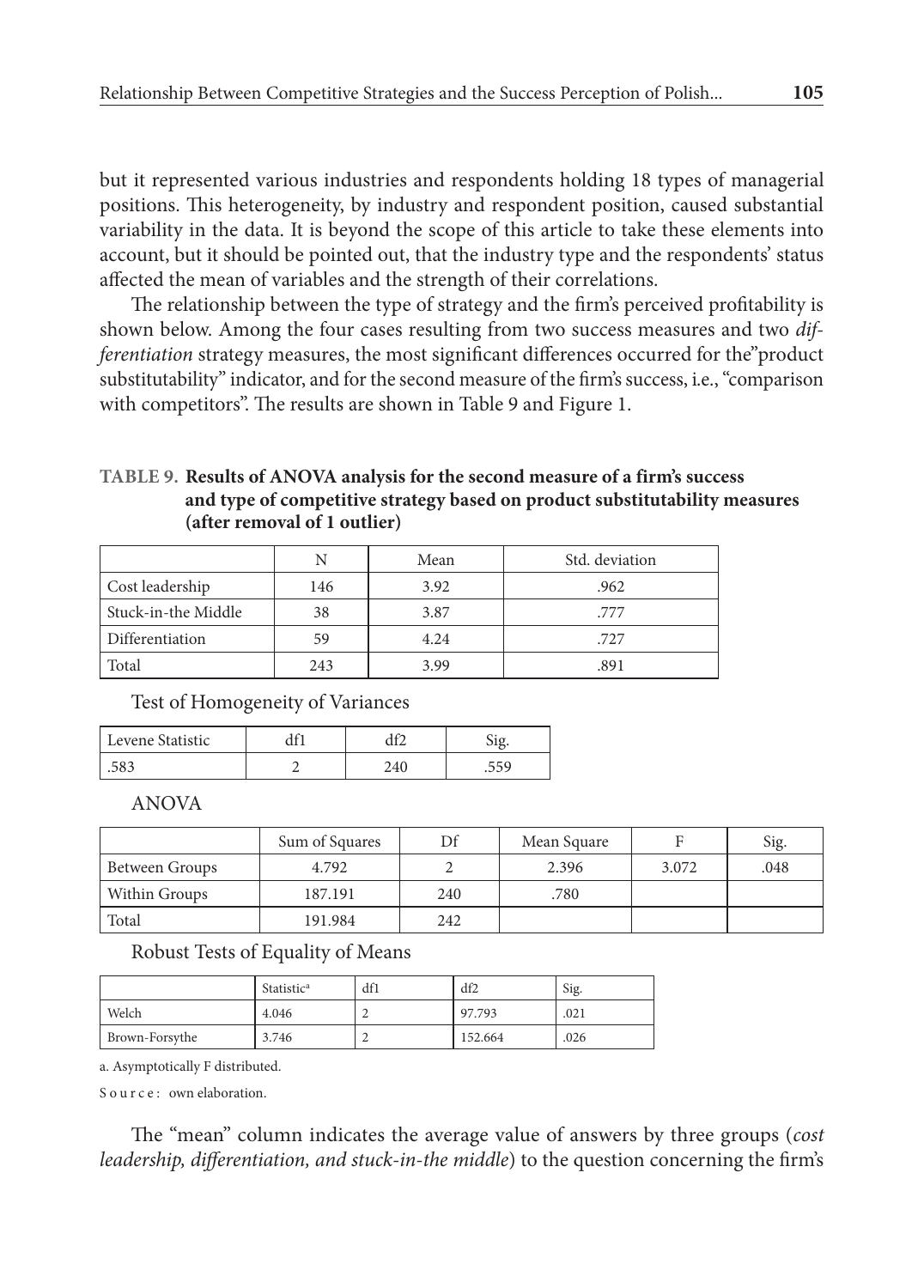success compared to competitors. The success‑measuring scale ranged from 1 (failure) to 5 (success), the midpoint value (no success, no failure) was 3. Mean values above 3 have been reached for all three categories of companies, but the highest value was observed for firms that apply a *differentiation* strategy (4.24) and the lowest level was noted for the *stuck‑in‑the middle* group (3.87). The F test, as well as the Welch and Brown‑Forsythe tests, indicate that there is at least one significant difference between the three groups of companies (p values of 0.048, 0.021 and 0.026 respectively).

#### **Figure 1. Means for evaluation of success for companies following three various strategies:** *cost leadership, stuck‑in‑the middle* **and** *differentiation* **(for product substitutability measure)**



Source: own elaboration.

Figure 1 shows that respondents from companies which applied *differentiation* strat‑ egy for exported products, which are not easily substitutable, perceive themselves to have achieved greater success than the remaining groups.

Concerning H1:

• the difference between the *differentiation* group and the *stuck‑in‑the middle* group is significant at  $p = 0.046$ , according to Fisher's LSD test;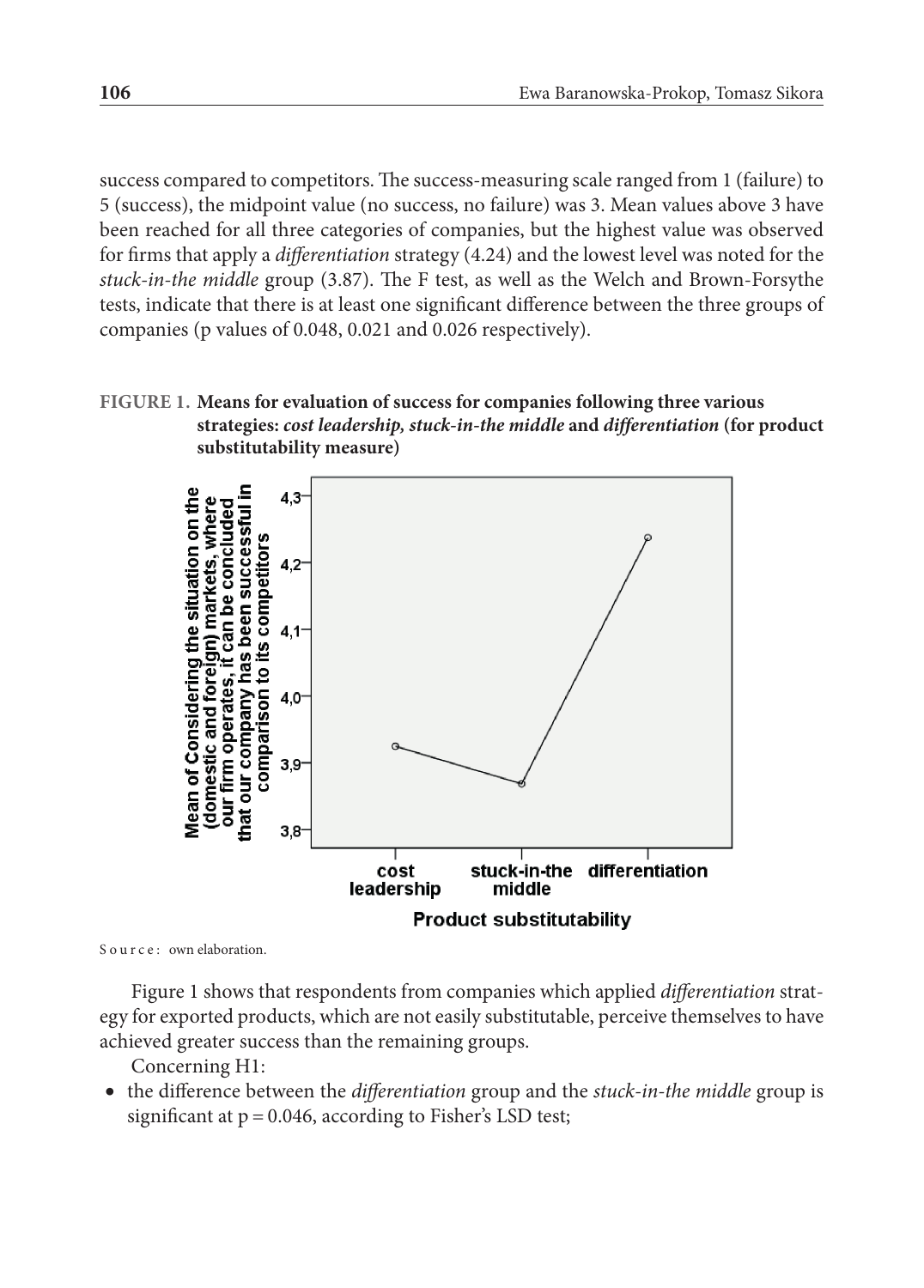• the difference between the *cost leadership* group and the *stuck‑in‑the middle* group is not significant:  $p = 0.727$ , according to Fisher's LSD test.

The support for H1 is partial because, although firms implementing a differentiation strategy declared greater successes, differences between the *cost‑leadership* group and the *stuck‑in‑the middle* group are not significant (we cannot conclude that the *cost‑leadership* strategy is significantly better than the *stuck‑in‑the middle* one).

Concerning H2:

• the difference between the *differentiation* group and the *cost leadership* group is significant at  $p = 0.023$ , according to Fisher's LSD test.

The above result confirms the validity of H2, indicating that companies implement– ing differentiation strategy perceived their success as being greater than the companies applying the cost leadership strategy.

Regarding the product-similarity measure and the second measure of firm's success, the differences for the whole sample were significant only at above the 0.2 level. After removing 5 outliers, differences in perceptions of success are significant at below the 0.2 level. Results are shown in Table 10 and Figure 2.

#### **Table 10. Results of ANOVA analysis for the second measure of firms' success and type of competitive strategy based on product‑similarity measures (after removal of 5 outliers)**

"Considering the situation on the (domestic and foreign) markets, where our firm operates, it can be concluded that our company has been successful in comparison to its competitors".

|                     | N   | Mean | Std. deviation |
|---------------------|-----|------|----------------|
| Cost leadership     | 129 | 3.98 | .918           |
| Stuck-in-the middle | 52  | 3.94 | .725           |
| Differentiation     | 60  | 4.20 | .659           |
| Total               | 241 | 4.03 | .824           |

Test of Homogeneity of Variances

| Levene Statistic |  |  |
|------------------|--|--|
|                  |  |  |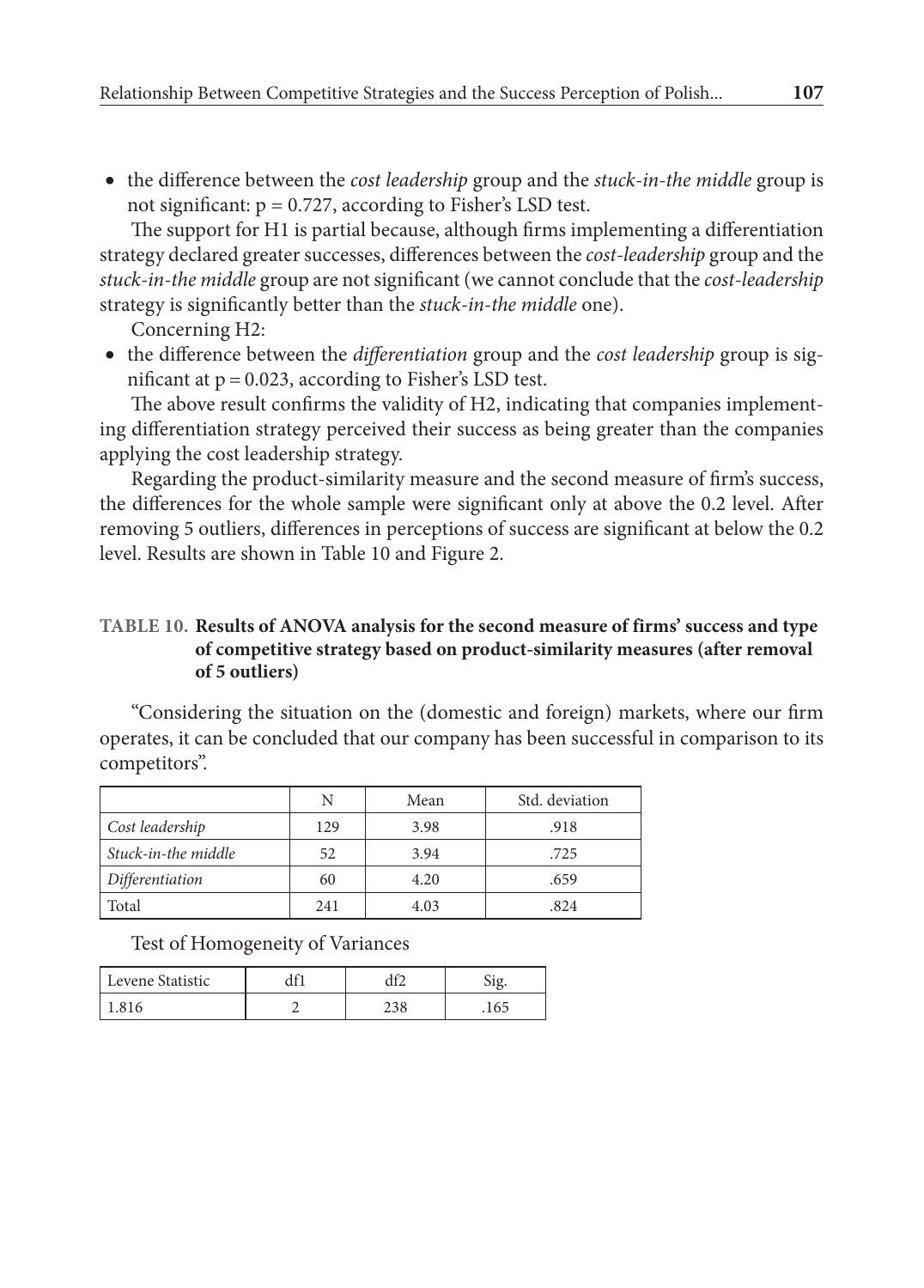|                | Sum of Squares | df  | Mean Square | г     | Sig. |
|----------------|----------------|-----|-------------|-------|------|
| Between groups | 2.401          |     | 1.200       | 1.781 | 171  |
| Within groups  | 160.396        | 238 | .674        |       |      |
| Total          | 162.797        | 240 |             |       |      |

Robust Tests of Equality of Means

|                | Statistic <sup>a</sup> | df1 | df2     | Sig. |
|----------------|------------------------|-----|---------|------|
| Welch          | 2.444                  |     | 127.725 | 091  |
| Brown-Forsythe | 2.124                  |     | 201.636 | 122  |

a. Asymptotically F distributed.

Source: own elaboration.

**Figure 2. Means for evaluation of success for companies following three strategies:**  *cost leadership***,** *stuck‑in‑the middle* **and** *differentiation* **(for product similarity measure)**



Source: own elaboration.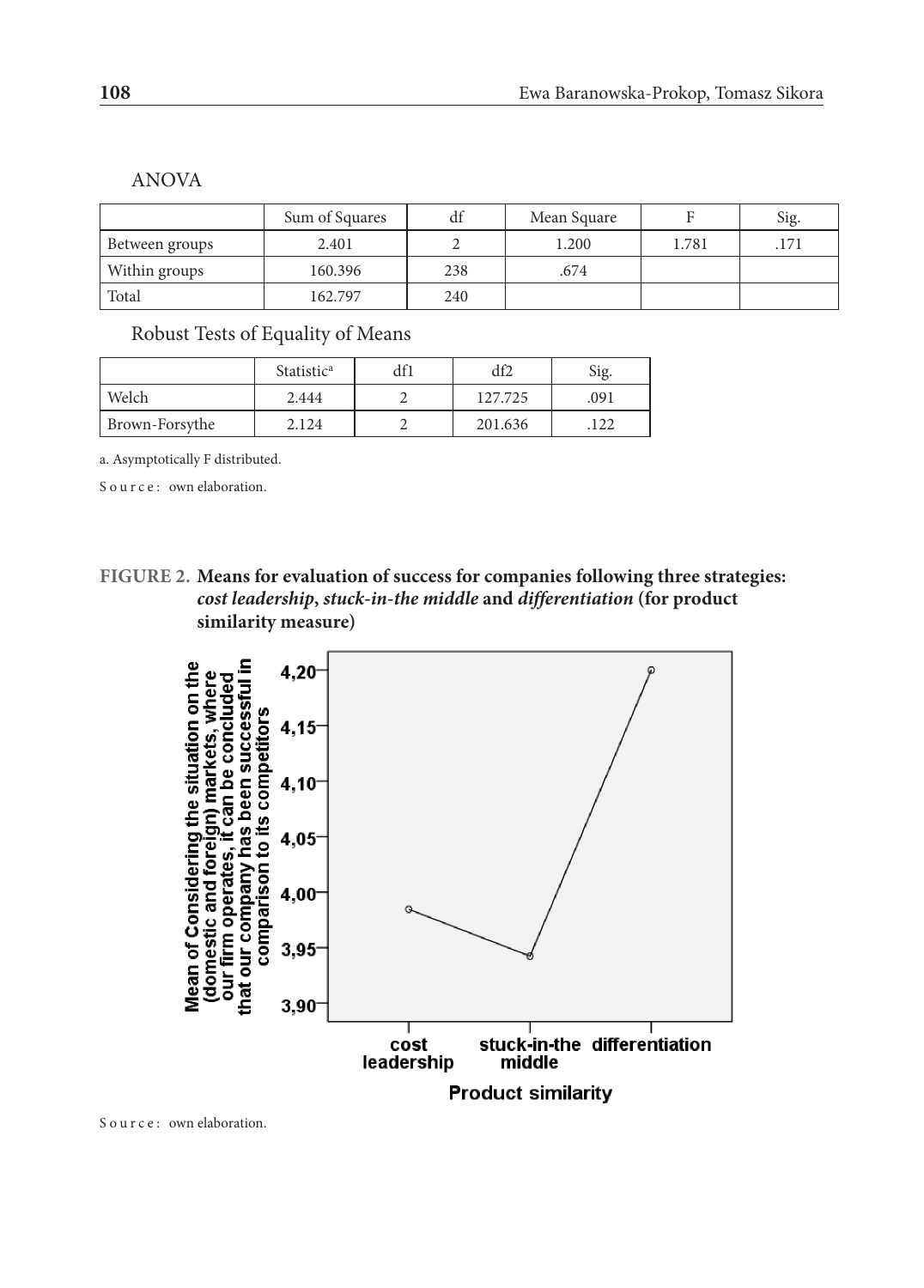The results presented in Table 10 and Figure 2 provide some support for both hypotheses.

Concerning H1:

- the difference between the *differentiation* group and the *stuck-in-the middle* group is significant at  $p = 0.099$ , according to Fisher's LSD test;
- the difference between the *cost leadership* group and the *stuck‑in‑the middle* group is not significant:  $p = 0.755$ , according to Fisher's LSD test. Concerning H2:
- the difference between the *differentiation* group and the *cost leadership* group is significant at  $p = 0.094$ , according to Fisher's LSD test.

Though the significance of differences between extreme groups is close to the 0.1 value of p, this result is still worth mentioning because it replicates the previous case with another measure of differentiation strategy. The relatively small sample size, in combination with the heterogeneity of industries and respondents status, makes it difficult to show differences significant at a commonly accepted value of p below 0.05.

As far as an alternative classification of strategies is concerned, – the one based on questions concerning price competition (Tables  $4$  and  $6$ ),  $-$  the findings were less successful. Differences between the categories of firms (and the categories of competitive strategies) were not significant even under the relaxed criteria. The p level was above 0.25 in the best case.

The results concerning the relationship between the perceived success of Polish born globals and the type of employed strategy, can be concluded as follows:

- respondents representing the majority of the sample declared that their firms had achieved success;
- the fact that even some *stuck-in-the middle* companies' representatives declared success may be the consequence of the fact that the weakest firms went out of business due to 2008 crisis (highly export-dependent born globals were strongly exposed);
- there is some evidence that the results of this research on Polish born globals are similar to the conclusions obtained in research conducted in other countries, i.e., consistent implementation of a given type of strategy is more beneficial than a *stuck‑in‑the‑middle* situation (lack of any clearly-defined strategy).

Marketing strategies implemented by born globals were the subject of many publications worldwide [Gerschewski et al. 2014]. Knight et al. [2004], investigated American and Danish born globals. They found that a primary success factor was firms focusing on selected market segments and appropriate product adaptation. However, the research results published by Knight and Cavusgil [2005] unambiguously pointed to product *dif‑ ferentiation* and concentration as the most significant success factors for this type of firm on international markets. At the same time, they stressed that born globals who compete through low prices are exposed to the weaknesses of this competitive strategy and elimination from the market.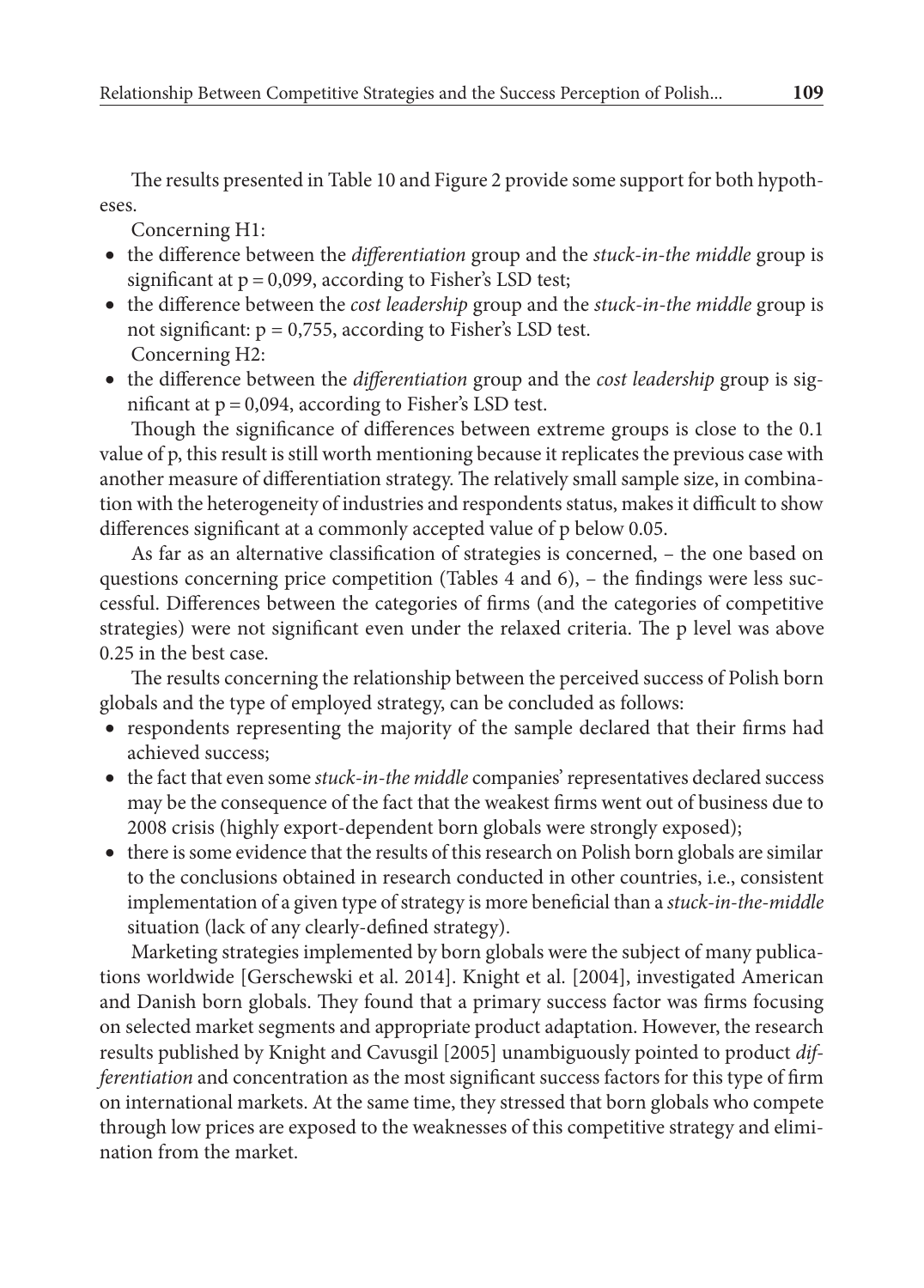The analysis of answers to the questions and the pairs of statements related to the type of strategy show that, ¼ of firms apply a product *differentiation* strategy (Table 1 and Table 2), and up to 46 per cent use the *cost leadership strategy* (Table 6).

A group of firms that were not able to identify their dominant strategy has also been selected. These are firms with respondents answering "hard to say" (or "moderately" or "in‑between"), or stating that they compete through high quality as well as through low price. That is a classic mistake described by Porter [1992] as the strategy of *being stuck in between* strategies.

The analysis of correlation between the *cost leadership* and product *differentiation* strategies suggest inconsistencies in the answers given by the firms' representatives. Commonly provided declarations on high, or very high quality of exported products should be treated with caution. In future research we intend to distinguish these questionnaire cases, and analyze them separately to check whether these are inconsistencies, or indications of an original form of strategy.

## **Summary and Conclusions**

Most research conducted to date on born globals has stressed the necessity of consistent implementation of a competitive strategy. Knight and Aulakh [1998], and Knight and Cavusgil [2005] argued that the dominant strategy of born globals should be market concentration, and a clear offer differentiation.

The analysis of Polish born globals strategies leads to interesting results. One quarter of surveyed firms identified the product *differentiation* strategy as their leading market strategy. Even though 56.6 per cent of respondents signaled that cost savings and the continuous cost reduction were the most important task, only 21.3 per cent confirmed that the price of their basic export product is the lowest on the market. At the same time, 46 per cent of the sample pointed to the low prices as the primary competitive advantage.

An interesting finding is that 93.8 per cent of the respondents declared competing by offering the highest product quality. Though, according to Porter, competition through low prices usually excludes competition through high quality, our analysis results indicate that both forms of competition in the case of Polish born globals were applied. This may suggest that this group of firms is a classic example of what Porter [1992] described as *being stuck* in between strategies.

H1 was partially confirmed: companies implementing a differentiation strategy declared that their market success was higher than the market success declared by companies without a clearly defined strategy (*stuck‑in‑the middle*); In this respect, no significant differences were noticed between the latter group and companies following cost-leadership strategy. 5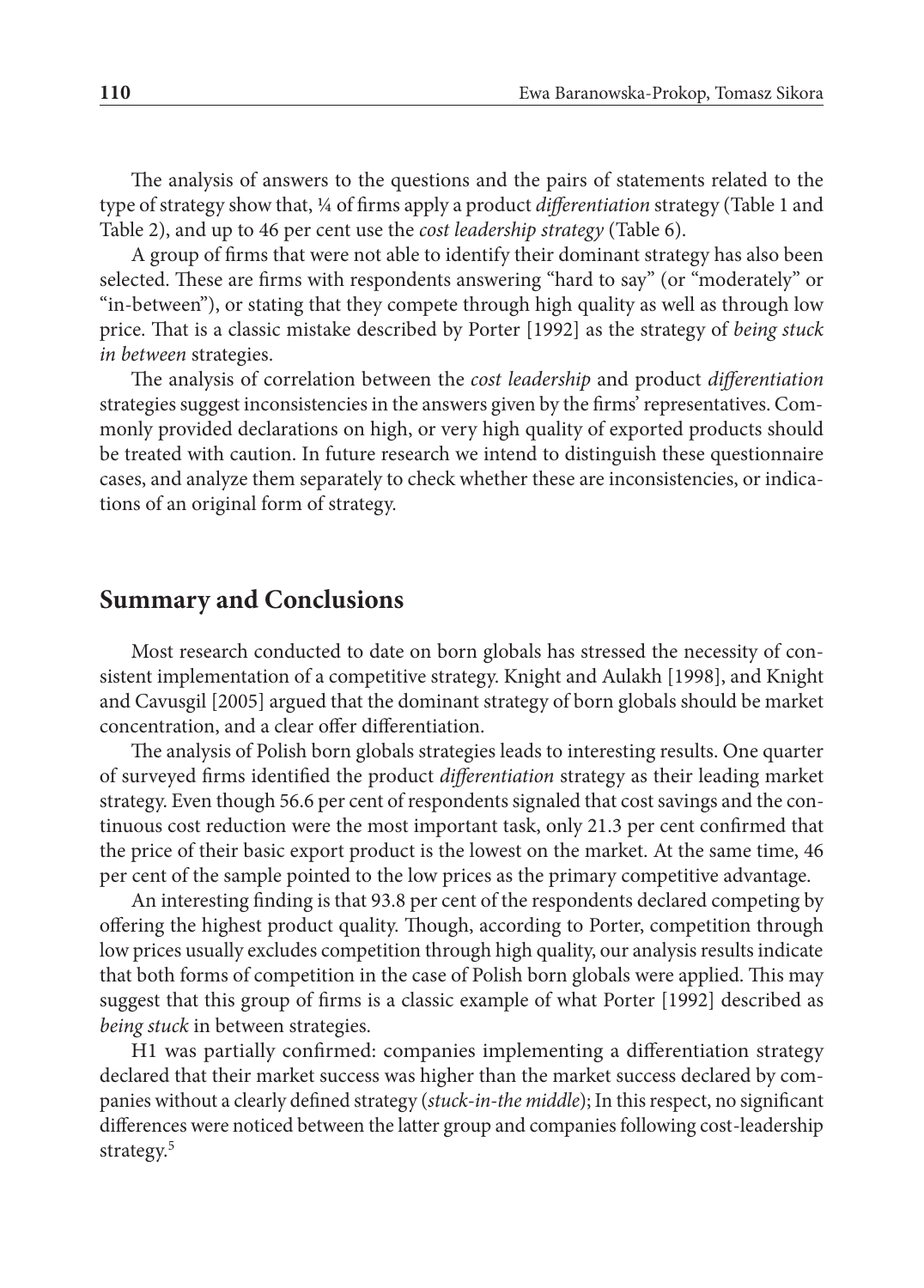H2 was confirmed. The differentiation strategy led to higher evaluations of market success than the cost leadership strategy.

The conclusions concerning the relationship between the perceived success of Polish born globals and the type of their strategy are as follows:

- the substantial majority of respondents declared market success;
- the reason why even some *stuck‑in‑the middle* companies declared success, may be the result of the 2008 crisis, during which the weakest firms went out of business;
- the research results reported here are similar to the findings of research conducted in other countries, i.e., consistent implementation of a given type of strategy. The differentiation strategy turned out to be more beneficial than the lack of any clearly‑ ‑defined strategy.

These empirical findings on the competitive strategies of Polish born globals constitute a good basis for further research in this area. Our considerations, which were based on the Porter's generic strategies, could be followed by an analysis of strategies formulated within a more complex typology framework, such as business models. A potential source of other classification of strategies could be, for example, research on business models [Zott et al., 2011; Gołębiowski et al., 2008].

#### **Notes**

5 Compare Knight et al. (2004), Luostarinen and Gabrielsson (2006).

<sup>1</sup> For a discussion on terminology see Duliniec (2011), and Przybylska (2013).

<sup>2</sup> Some authors (Acquaah, Yasai‑Ardekani, 2008) challenged Porter's strategies classification and claimed that "mixed" or "hybrid" strategies can be also efficient. Karnani (1984), Hill (1988), Jones and Butler (1988), and Murray (1988) suggested that it was possible, in some circumstances and under certain conditions, to combine generic competitive strategies.

<sup>&</sup>lt;sup>3</sup> According to the market research company, collecting the data, random sampling of enterprises (within two strata: small and medium‑size enterprises) made it possible to apply a statistical inference for the obtained results.

<sup>4</sup> For the sake of clarity of the presented results and further calculations (correlations), in the case of the integration of answers "definitely the first statement" (number 1) and "rather the first statement" (number 2), a new category "the first statement" has been denoted by number 1.5. In the case of integration of answers "definitely the fourth statement" (number 5) and "rather the fourth statement" (number 4), a new category "the fourth statement" has been denoted by the number 4.5.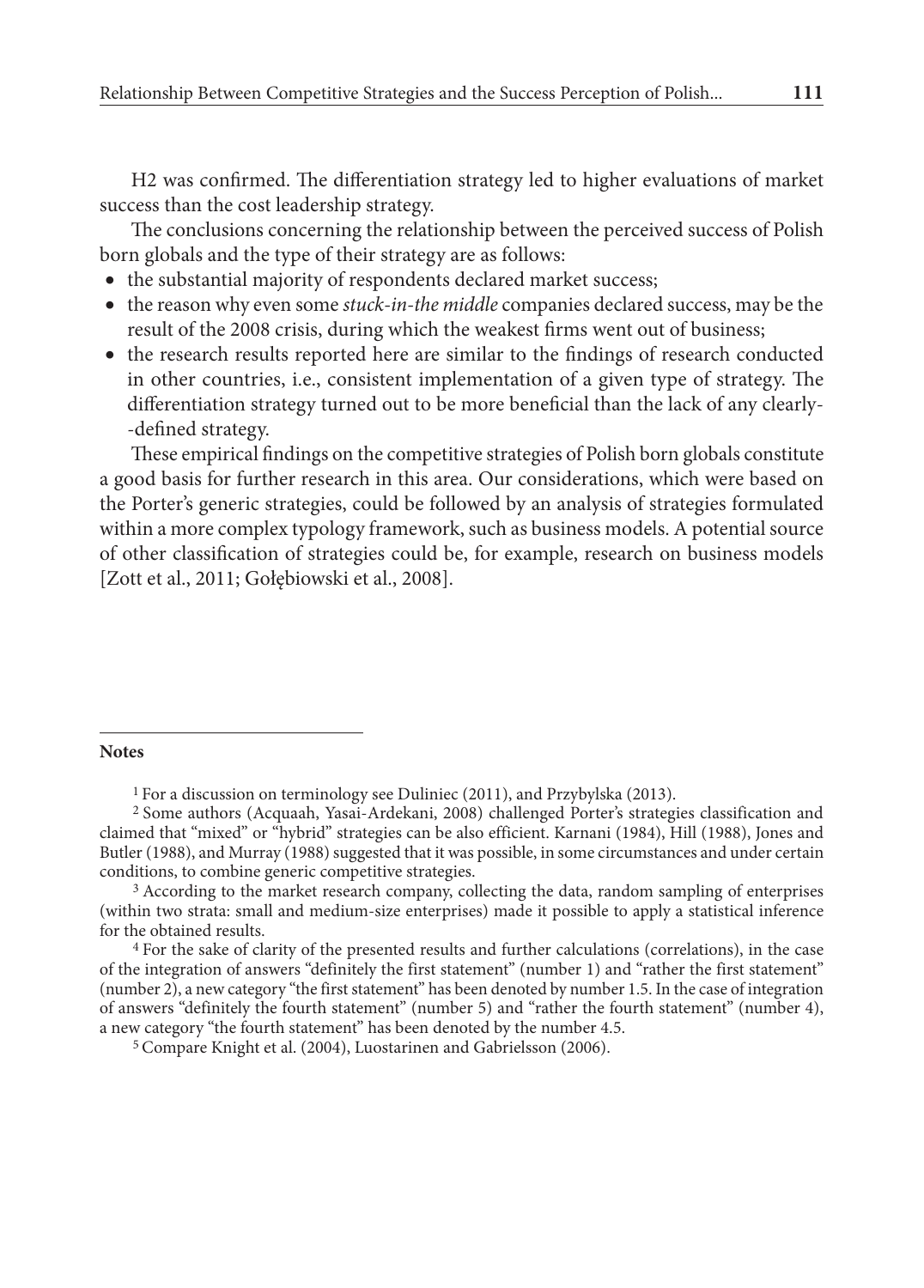### **References**

Acquaah, M., Yasai‑Ardekani, M. (2008), Does the implementation of a combination competitive strategy yield incremental performance benefit? A new perspective from transition economy in Sub‑Saharan Africa, *Journal of Business Research*, No. 61, pp. 346–354.

Baroto, M.B., Bin Abdullah, M.M., Wan, L.H. (2012), Hybrid Strategy: A New Strategy for Competitive Advantage, *International Journal of Business and Management*, Vol. 7, No. 20, pp. 120–133.

Berliński, M. (2006), Firmy globalne od początku, *Zeszyty Naukowe KGŚ*, No. 20, pp. 132–151.

Cieślik, J. (2010), Internacjonalizacja polskich przedsiębiorstw. Aktualne tendencje – implikacje dla polityki gospodarczej, *Nauka dla praktyki i polityki gospodarczej*, No. 1, Akademia Leona Koźmińskiego, Warszawa.

Duliniec, E. (2011), Koncepcje przedsiębiorstw wcześnie umiędzynarodowionych. Rozważania terminologiczne, *Gospodarka Narodowa*, No. 1-2, pp. 63–80.

Duliniec, E., Baranowska‑Prokop, E., Danik, L., Kowalik, I., Sikora, T. (2013), *Nowe formy internacjonalizacji polskich przedsiębiorstw. Przedsiębiorstwa wcześnie umiędzynarodowione. Wyniki badania empirycznego.*, Badanie Statutowe KGŚ (Unpublished manuscript).

Gerschewski, S., Rose, L.E. and Lindsay, J.V. (2014), Understanding the drivers of international performance for born global firms: An integrated perspective, *Journal of World Business*.

Gołębiowski, T., Dudzik, T.M., Lewandowska, M., Witek‑Hajduk, M. (2008), *Modele biznesu polskich przedsiębiorstw*, Oficyna Wydawnicza SGH.

Gorynia, M. (2007), *Strategie zagranicznej ekspansji przedsiębiorstw*, PWE, Warszawa.

Hill, C.W.L. (1988), Differentiation versus low cost or differentiation and low cost: A contingency framework, *Academy of Management Review*, Vol. 13, pp. 401–412.

Jarosiński, M. (2012), Early Internationalisation of Polish Companies. Research results, *Journal of Management and Financial Sciences*, Vol. 5, Issue 3.

Jolly, V.K., Alahuhta M., Jeannet, J. (1992), Challenging the Incumbents: How High Technology Start-ups Compete Globally, *Journal of Strategic Change*, Vol. 1, pp. 71–82.

Jones, G.R., Butler, J.E. (1988), Costs, revenue, and business‑level strategy, *Academy of Management Review*, Vol. 13, pp. 202–213.

Karnani, A. (1984), Generic competitive strategies: An analytical approach, *Strategic Management Journal*, Vol. 5, pp. 367–380.

Knight, G., Aulakh, P. (1998), A taxonomy, with performance correlates of born global firms, in: S. Cavusgil, H. Tutek (eds.), *Proceedings of the conference on globalization, the international firm and emerging economies*, Izmir, Turkey.

Knight, G., Cavusgil, S.T. (1996), The born global firm: A challenge to traditional internationalization theory, in: S. Cavusgil and T. Madsen (eds.), *Advances in international marketing*, Greenwich, CT: JAI Press.

Knight, G., Cavusgil, S.T. (2004), Innovation, organizational capabilities, and the born‑global firm, *Journal of International Business Studies*, Vol. 35, No. 2, pp. 124–41.

Knight, G., Cavusgil, S.T. (2005), A taxonomy of born global firms, *Management International Review*, Vol. 45, No. 3, pp. 15–35.

Knight, G., Madsen, T.K., Servais, P. (2004), An Inquiry into Born‑global Firms in Europe and the USA, *Inter‑ national Marketing Review*, No. 21, pp. 645–665.

Kowalik, I., Baranowska‑Prokop, E. (2013), Determinanty powstawania i motywy ekspansji polskich przedsiębiorstw wcześnie umiędzynarodowionych, *Gospodarka Narodowa*, No. 4, pp. 41–64.